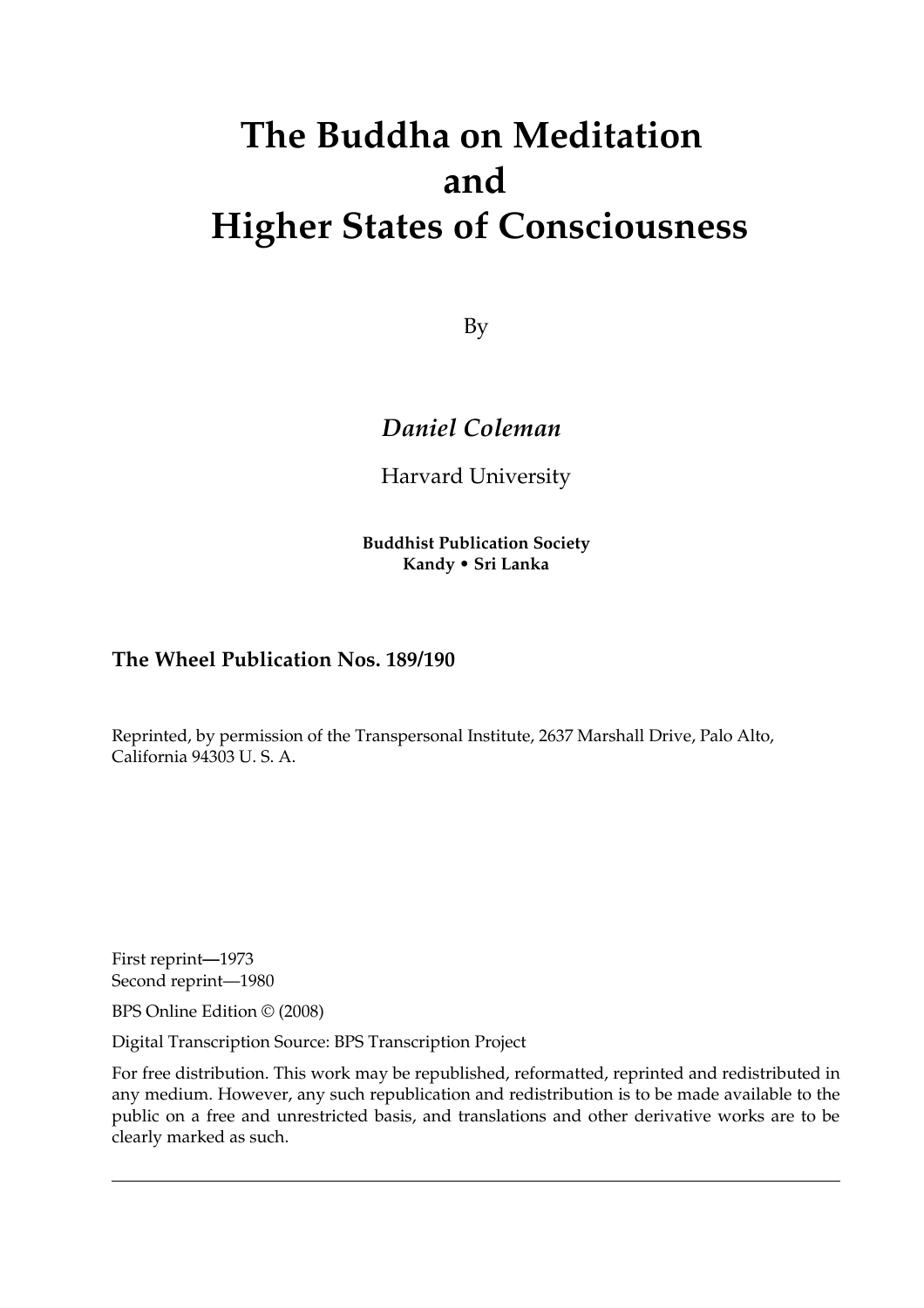# <span id="page-1-0"></span>**Contents**

| Visuddhimagga: The Buddha's Map of Higher States of Consciousness5 |  |
|--------------------------------------------------------------------|--|
|                                                                    |  |
|                                                                    |  |
|                                                                    |  |
|                                                                    |  |
|                                                                    |  |
|                                                                    |  |
|                                                                    |  |
|                                                                    |  |
|                                                                    |  |
|                                                                    |  |
|                                                                    |  |
|                                                                    |  |
|                                                                    |  |
|                                                                    |  |
|                                                                    |  |
|                                                                    |  |
|                                                                    |  |
|                                                                    |  |
|                                                                    |  |
|                                                                    |  |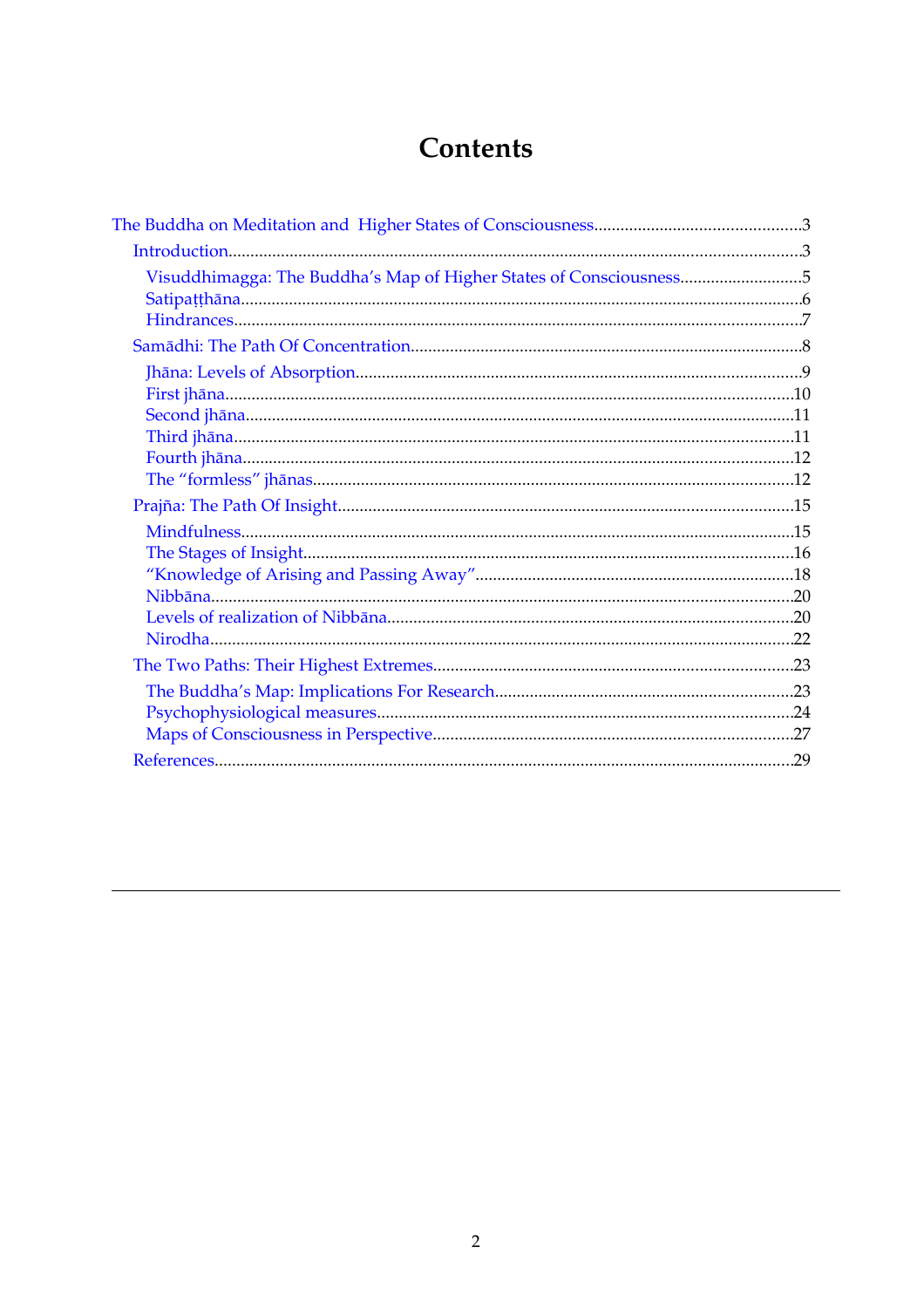# <span id="page-2-1"></span>**The Buddha on Meditation and Higher States of Consciousness[1](#page-2-2)**

In the Buddhist doctrine, mind is the starting point, the focal point, and also, as the liberated and purified mind of the Saint, the culminating point.

Nyanāponika, Heart of Buddhist Meditation

## <span id="page-2-0"></span>**Introduction**

The predicament of Westerners setting out to explore those states of consciousness discontinuous with the normal is like that of the early sixteenth century European cartographers who pieced together maps from explorers' reports of the New World they had not themselves seen. Just as Pizarro's report of the New World would have emphasized Peru and South America and underplayed North America, while Hudson's would be biased toward Canada and North America to the detriment of South America, so with explorers in psychic space: each report of states of consciousness is a unique configuration specific to the experiences of the voyager who sets it down. That the reports overlap and agree makes us more sure that the terrain within has its own topography, independent of and reflected in the mapping of it. The differences in maps show us that there are many routes to these states, and that they can be reached in distinct ways and told of within disparate systems of language, metaphor, and symbol.

Perhaps the most thorough maps of the realms of consciousness today are among the teachings of the religious systems of the East. The Tibetan *bardo* or the *loka* of the Vedas and Buddhism are in their esoteric sense metaphors for those mental states traditionally dealt with by Western psychology, as well as for a range of states not yet widely acknowledged by psychology in the West. Buddhadāsa Bhikkhu (1968), for example, gives a psychological interpretation of terms found in Theravada scriptures for these terms: "hell" means anxiety; *peta loka*, the "realm of hungry ghosts," refers to motivation based on craving or deficiency; *asura loka*, the "realm of frightened ghosts," is irrational fear and "heaven" is sensual bliss of the highest order. All these states exist here and now. Beyond these more familiar states the Eastern systems go on to describe realms of mind that have only recently begun to be recognized and investigated by psychologists in the West. What has for ages constituted a fundamental transcendental religious experience, and so been described in the terminology of religious belief systems, is on the verge of being translated into the framework of modern

<span id="page-2-2"></span> $1$  To Acharya Anagarika Munindra of the International Meditation Centre, Bodh Gaya, India, and S. N. Goenka of Bombay, for their instrumental instruction in the teachings of the *Visuddhimagga;* to Baba Ram Dass for our conversations during the preparation of this paper**;** to Joseph Goldstein for his seminal comments on the mathematics of higher states of consciousness; and to Mahāraj-ji for arranging my stay in India so as to make possible this work; I am deeply and humbly grateful.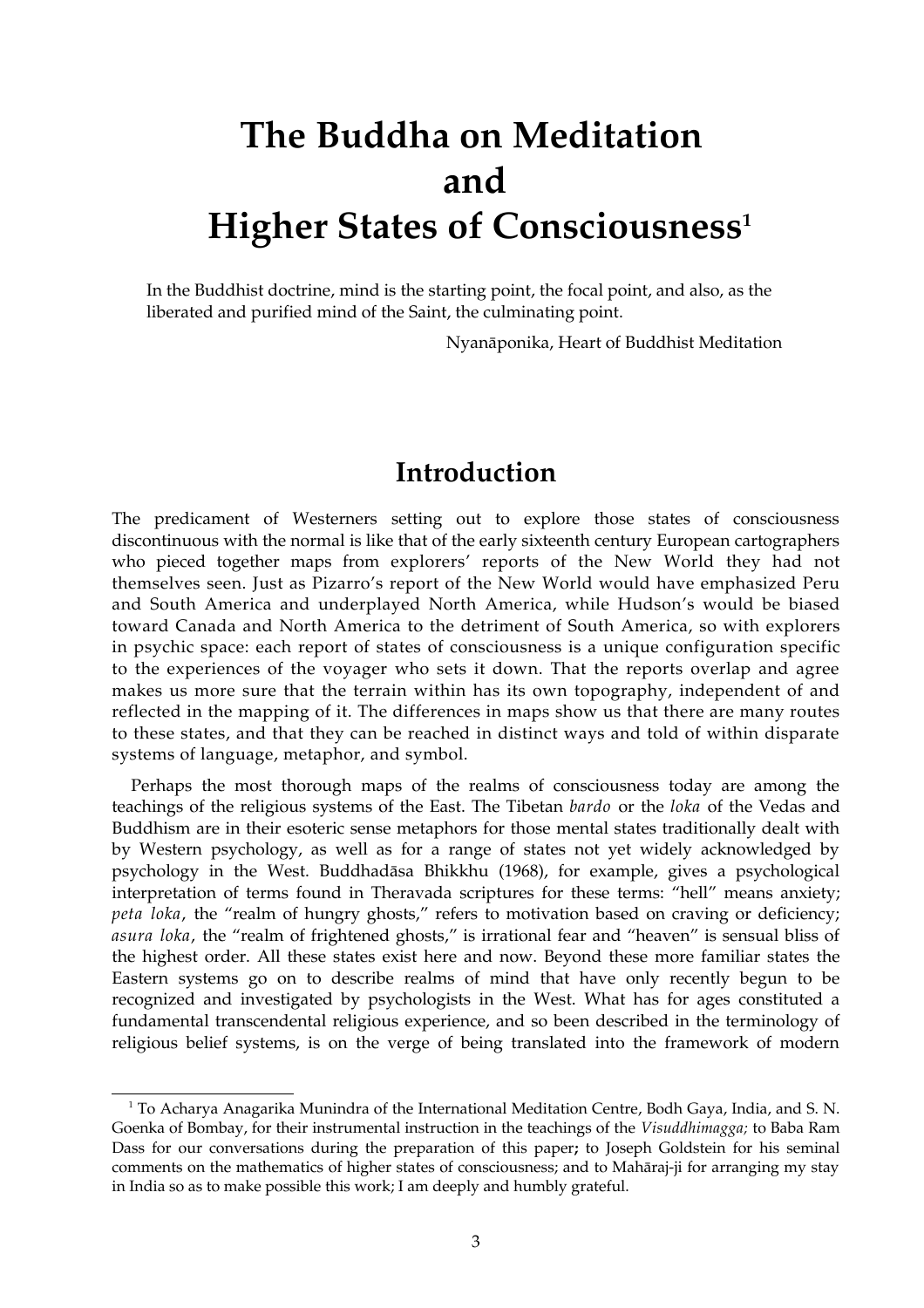psychology, itself a belief system, as "altered" or "higher states of consciousness" (ASC and HSC, respectively).

This paper is concerned with a subcategory of ASC: meditation—specific states of consciousness, or MSC. Meditation states are distinct from ASC in that they include only those states attained through meditation that transcend normal conditions of sensory awareness and cognition. ASC subsumes a wider range than does MSC: altered states include, e.g., those induced by hypnosis and psychedelics (topics beyond the scope of this paper) as well as MSC. In their effects on the three normal states waking, dreaming and sleeping, MSCs produce a higher state, in accord with Tart's (1971) criteria for HSC: (1) all functions of "lower" states are available—i.e., waking, dreaming, sleeping—and (2) some new functions derivative of meditative states are present in addition. What I have called elsewhere (1971) the "fifth state" has by definition the attributes of an HSC; the meditation-specific states to be discussed here are not HSC within Tart's formulation.

As systematic investigation of states of consciousness comes to fruition, seeming differences among traditional sources in descriptions and delimitations of meditation and higher states may prove to be due to the individual idiosyncrasies of those who have experienced and told of them, rather than to the innate nature of the states themselves. Since most of the teachings about MSC and HSC are within a religious framework, the particular belief system in terms of which the experiences of an HSC are interpreted also must be seen as accounting for some of the variance. Here, as elsewhere, the Schachter (1962) effect prevails: cognitive predispositions determine the interpretation and labeling of internal stimuli. Rāmana Mahārshi, for example, a being who has experienced higher states himself, says of St. Paul's great experience on the Damascus road that, when he returned to normal consciousness, he interpreted it in terms of Christ and the Christians because at the time he was preoccupied with the thought of them; St. Paul then identified his realization with this predominant thought (Chadwick, 1966). A more recent example is R. M. Bucke (1961), who spontaneously entered a high state while riding home after an evening of reading Whitman's Vedantic poetry, and subsequently saw his experience in terms of "cosmic consciousness." As Suzuki (1958) points out, in every religion it has been the core experience of an altered state which has preceded and been foundation for the subsequent structures of institution and theology. Too often it is the latter that have survived rather than the former; thus the modern crisis of the established churches might be seen in terms of the disappearance in our age of personally experienced transcendental states, the "living spirit" which is the common base of all religions.

This paper presents a detailed discussion of the *Visuddhimagga* account of Gotama Buddha's teachings on meditation and higher states of consciousness—perhaps the most detailed and extensive report extant of one being's explorations within the mind. On the basis of these teachings, implications are discussed for research in the psychophysiology of meditation, and a framework of landmarks are proposed for methodical laboratory tests of meditation and meditative states of consciousness.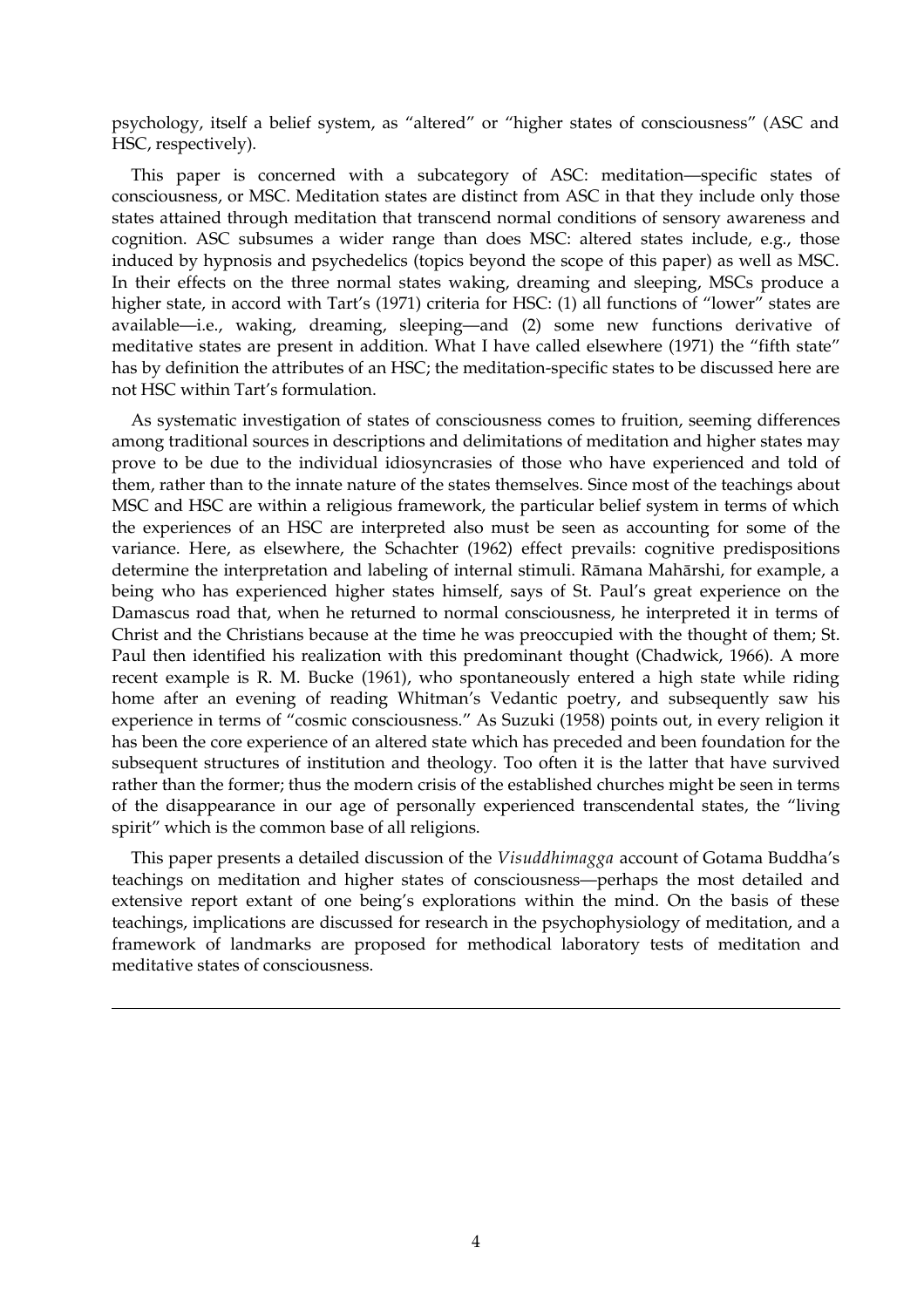# **Visuddhimagga: The Buddha's Map of Higher States of Consciousness**

Perhaps the broadest and most detailed treatment of higher states of consciousness is the encyclopedic *Abhidhamma*, attributed to the disciples' rendition of more than forty years of Gotama Buddha's discourses. Some of the basic doctrines of the Abhidhamma were summarized in the fifth century by Buddhaghosa in his voluminous *Visuddhimagga*, the "Path of Purification."[2](#page-4-0) Buddhaghosa explains that "purification" should be understood as Nibbāna. In the course of delineating this path virtually every other path to meditative states is touched on; the Buddha, it is said, traversed them all before attaining the nibbānic state. Indeed, the system of paths and their respective states given in the *Visuddhimagga* encompasses or intersects the major practical teachings of most of all the Eastern schools newly transplanted to the West.

The Buddha's system begins with *sīla*—virtue or moral purity—the systematic cultivation of thought, word, and deed, converting energies spent unprofitably into profitable or wholesome directions. "Wholesome" is understood to be the absence of greed, hate, and delusion which can lead one toward meditative states of consciousness, and finally to Nibbāna. In the process that culminates in Nibbāna, sīla is the essential foundation, the "cool-headedness" which serves as the basis for attaining MSC. Sīla is one of three major divisions of training in the Buddha's schema, the other two being *samādhi* or concentration, and *paññā* or insight. There is a psychological interaction effect between sīla, samādhi, and paññā. Effortful sīla facilitates initial concentration, which enables sustained insight. Established in either samādhi or paññā, sīla, formerly an act of the will, becomes effortless and natural. Paññā can reinforce purity while aiding concentration; strong concentration can have both insight and purity as by-products. The dynamic of interaction is not linear; the development of any one of the three facilitates the other two. There is no necessary progression, but rather a simultaneity and spiral of interactions in the course of traversing any given meditation path. Though the presentation here is of necessity linear, it should be kept in mind that in actuality there is a complex interrelation in an individual's development of moral purity, concentration, and insight. These are three facets of a single process.

To attain effortless sīla, ego must "die"—i.e., desires originating from thoughts of self cease to be the primary determinants of behavior. According to the *Visuddhimagga*, if this "death" comes about through development of samādhi, ego will remain in the form of latent tendencies which will remain inoperative so long as mind is concentrated and will bloom again when concentration wanes. If ego death is due to maturing of paññā, ego will cease to exist as an operative force in behavior, though it may continue in thought as old habits of mind; with full insight mind remains disenchanted with ego desires which are now realized to be impermanent, unsatisfactory, and non-self. On first approach to Nibbāna (i.e., 'stream-entry'), sīla is perfected, the potential for impure acts having been utterly relinquished.

From the Eastern viewpoint, this end state is *virāga*, choiceless sīla. Sīla is not merely abstention from acting in proscribed ways, but also involves avoiding the intent to act or speak

<span id="page-4-0"></span><sup>2</sup> The most authoritative translation of the *Visuddhimagga* is the *Path of Purification* by Bhikkhu Ñāṇamoli (Buddhist Publication Society, Kandy, Sri Lanka). In addition to the translation by Bhikkhu Ñāṇamoli, I have also consulted contemporay commentaries on the *Visuddhimagga* by Bhikkhu Soma (1949), Conze (1956), Dhammaratana (1964), Kashyap (1954), Lama Govinda (1969), Ledi Sayādaw (1965), Mahāsi Sayādaw (1965, 1970), Narada Thera (1956), Nyanaponika Thera (1949, 1962, 1968), Nyanatiloka (1952a, b), and P. Vajiranana.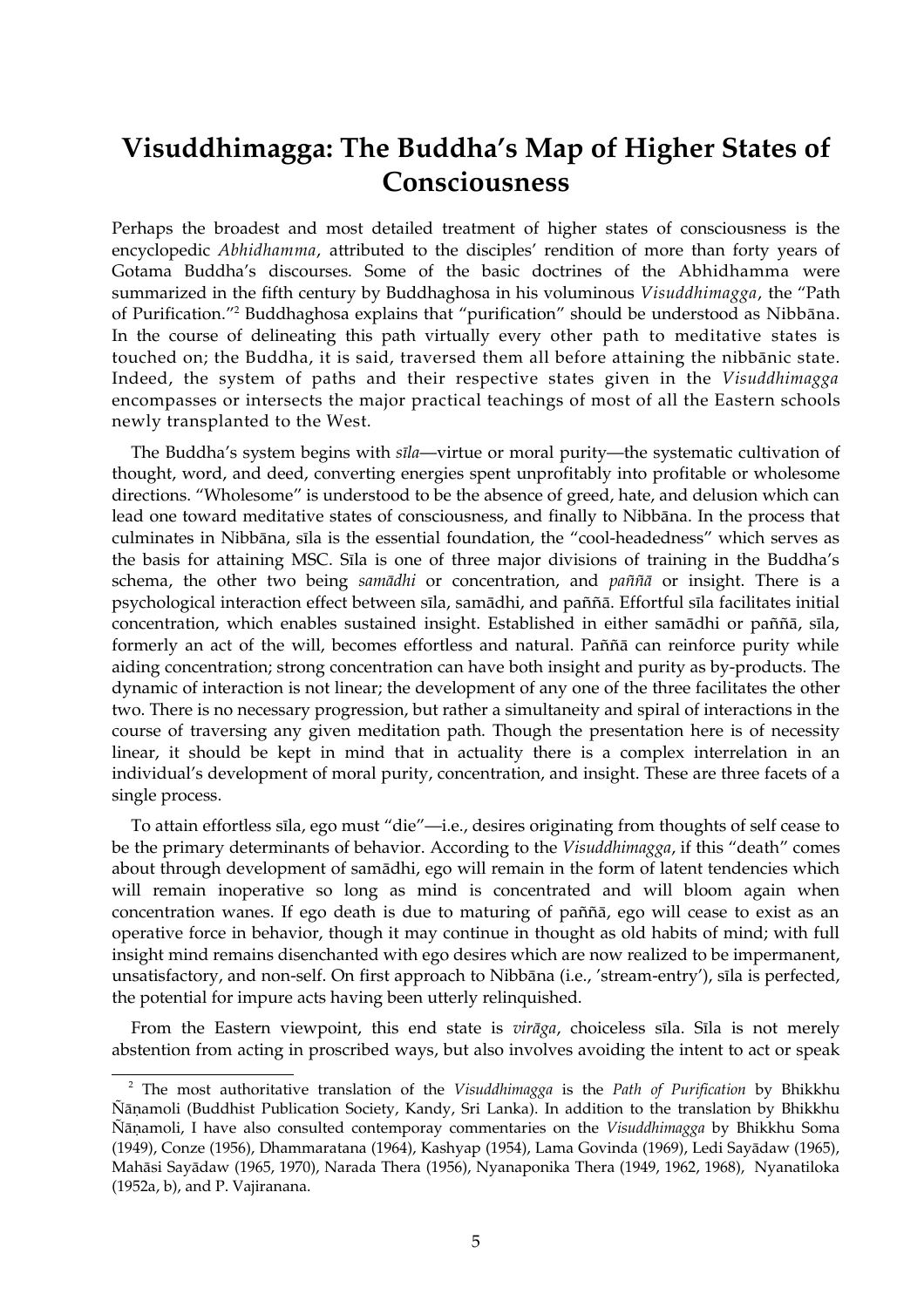in those ways, for intentions are seen as the root of action. Thus, e.g., the *Visuddhimagga* urges the meditator, should lustful thoughts arise, immediately to counter those thoughts by contemplating the loathsomeness of the body. The object of the practice of moral purity is to free the meditator from thoughts of remorse, guilt, or shame.

What was initially effortful practice facilitates a change in consciousness to higher states where the attitudes embodied in sīla are an effortless and natural by-product of the state itself. In these states the laws of thought and behavior are determined by the experiences of bliss, contentment, and detachment that prevail there. The old psychologies of the West, based on fundamental assumptions such as sexual dynamisms and the urge to power, cease to apply in these new realms of the mind, just as Newtonian physics was found to be inadequate for understanding physics within the atom.<sup>[3](#page-5-1)</sup> Meditative and higher states are from the perspective of most Western psychology "transcendental" in that they are a realm beyond that particular body of thought but MSCs and HSCs are not without laws and rules of their own.

Sīla in the Visuddhimagga tradition begins with the observance of the codes of discipline for laity, novices, and fully ordained monks. The precepts for laity are but five: abstaining from killing, stealing, unlawful sexual intercourse, lying and intoxicants. For novices the list expands to ten; for monks it mushrooms to 227 prohibitions and observances regulating monastic life. While the practice of sīla varies in accord with one's mode of life its intent is the same: it is the necessary purification of one's deeds and speech which can serve as preparation for meditation. On one level these are codes for proper social behavior; in this Buddhist tradition, that level is secondary in importance to the life of motivational purity which proper behavior foreshadows. Sīla is to be understood not only in the ordinary external sense of propriety, but also as mental attitudes or as psychological preconditions out of which right speech, action, and thought arise. Behavior is to be controlled insofar as it affects consciousness. Sīla is conscious and intentional restraint of action designed to produce a calmed and subdued mind. Purity of morality has only the purity of mind as its goal.

## <span id="page-5-0"></span>*Satipaṭṭhāna*

Because a controlled mind is the goal of sīla, its practices include restraint of the senses. The means for doing so is *satipaṭṭhāna*, or mindfulness. Control is exercised over the sense organs through cultivation of the habit of simply noticing sensory perceptions, and not allowing them to stimulate the mind into thought-chains of reaction to them. This attitude of paying bare attention to sensory stimuli when systematically developed into *vipassanā*, seeing things as they are, becomes the avenue to the nibbānic state. In daily practice it facilitates detachment toward one's internal universe of perception and thought. One becomes an onlooker to his own stream of consciousness, preparing the way to those states that transcend normal consciousness.

In the initial stages, before becoming firmly grounded in mindfulness, one is vulnerable to distractions from external circumstances. Accordingly the *Visuddhimagga* gives instructions to the would-be meditator for what constitutes an optimum life setting. One must engage in "right livelihood" so that the source of financial support will not be cause for misgivings. In the case of monks, professions such as astrology, palm-reading, and dream interpretation are expressly forbidden, while the life of a mendicant is recommended. Possessions should be kept to a minimum. A monk is to possess only eight articles: three robes, a belt, a begging bowl, a razor, a sewing needle, and sandals. Food should be taken in moderation, enough to ensure physical

<span id="page-5-1"></span> $3$  One exception is the late Abraham Maslow's (1970) "Theory Z", which could, along with the work of R. Assagioli and C. G. Jung, become for the West the cornerstone for a psychological understanding of HSC.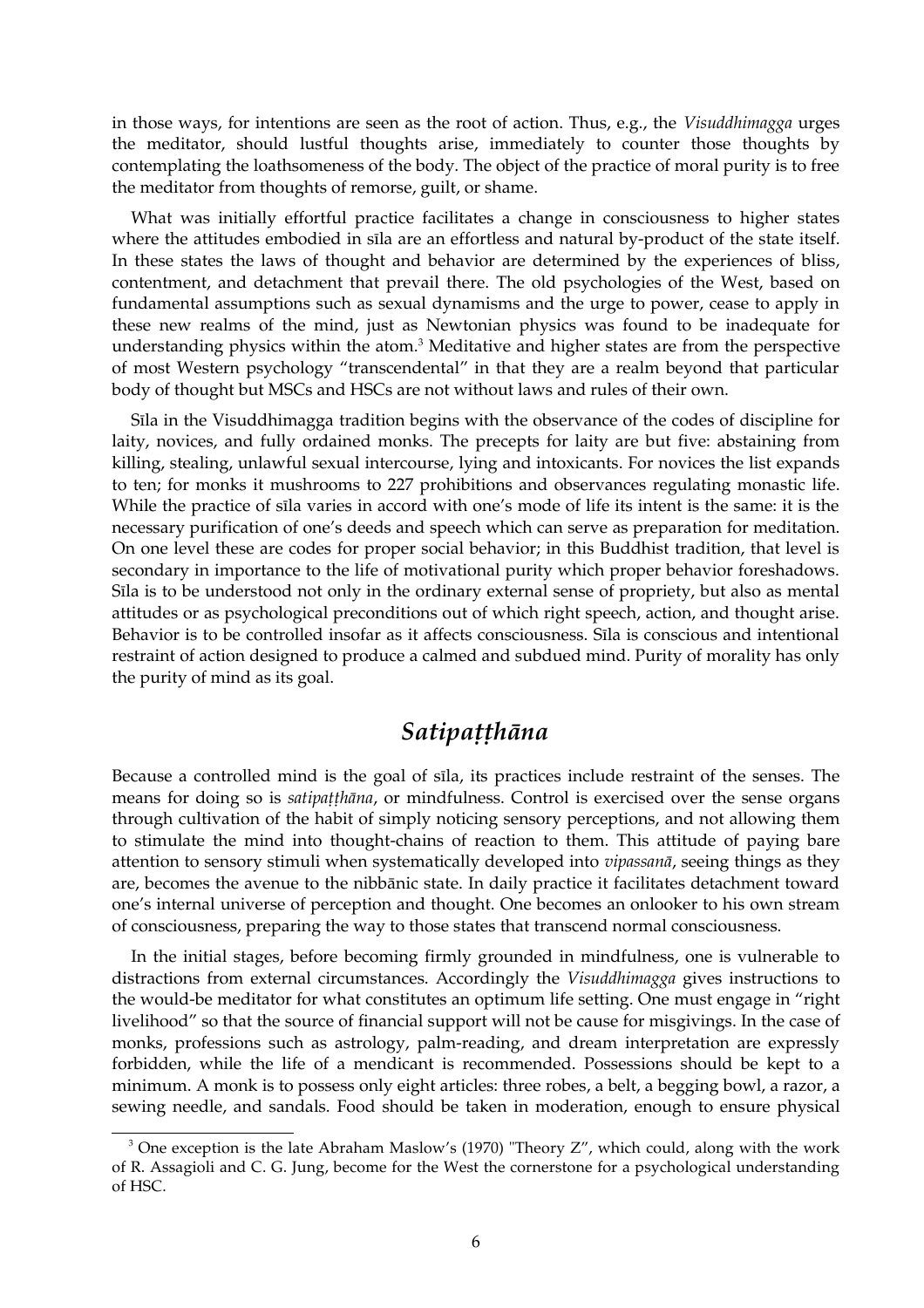comfort but less than would make for drowsiness. One's dwelling should be aloof from the world, a place of solitude; for householders who cannot live in isolation, a room should be set aside solely for meditation. Undue concern for the body should be avoided, but in case of sickness appropriate medicine should be obtained. The four requisites of clothing, food, dwelling, and medicine are to be acquired only insofar as they are necessary to well-being, and without greed, so that even one's material necessities will be pure and untainted.

Since the state of one's mind is seen to be affected by the state of mind of one's associates, it is recommended that the meditator surrounds himself with like-minded people. This is one of the advantages of a *Sangha* (Sanskrit: *satsang*), narrowly defined as those who have attained the nibbānic state and, applied in its widest sense, the community of people on the path. Meditation is facilitated by the company of mindful or concentrated persons, and is impeded by "hanging out" with those who are agitated, distracted, and immersed in worldly concerns. The latter are likely to engage in talk which does not lead to detachment, dispassion, or tranquility. The sort of topics typical of such unprofitable talk are enumerated by the Buddha as (from Nyanāponika Thera, 1962, p. 172)

Talk about kings, thieves, ministers, armies, famine, and war; about eating, drinking, clothing, and lodging; about garlands, perfumes, relatives, vehicles, cities and countries; about women and wine, the gossip of the street and well; about ancestors and various trifles; tales about the origin of the world, talk about things being so or otherwise, and similar matters.

### <span id="page-6-0"></span>*Hindrances*

Having gained the advantages and encouragement to be found in a Sangha and become firmly set in meditation, the determined meditator at a later stage may find to be obstacles what once were aids. The *Visuddhimagga* lists ten categories of potential attachments or hindrances to progress in meditation: (1) any fixed dwelling place if its upkeep is the cause of worry, (2) family, if their welfare causes concern, (3) accruing gifts or reputation which involves spending time with admirers, (4) a following of students or being occupied with teaching, (5) activities or projects, having "something to do." (6) traveling about, (7) people dear to one whose needs demand attention, (8) illness involving treatment, (9) theoretical studies unaccompanied by practice, and (10) supernormal psychic powers, the practice of which becomes more interesting than meditation. The principle underlying this list is that release from worldly obligations frees one for single-minded pursuit of meditation. This is purification in the sense of freeing the mind from affairs that might disturb it.

There is a further set of thirteen practices of self-purification treated in the *Visuddhimagga* apart from sīla. These ascetic practices are optional in the "middle way" of the Buddha. If someone set on a contemplative life should find any of them conducive to that aim, he may practice them but in their observance must be discreet, preferably doing them without anyone noticing. These ascetic means to purification include wearing robes made only of rags; begging for food; eating only one bowl of food, and just once a day; living in the forest under a tree; dwelling in a cemetery or in the open; sitting up throughout the night. Though optional, the Buddha praises those who follow these modes of living "for the sake of frugality, contentedness, austerity, detachment," while criticizing those who pride themselves on practicing austerities and look down on others. In all facets of sīla, spiritual pride bars purity. The goal of sīla, is a mind unconcerned with externals, calm and ripe for the inward turning of attention that is meditation.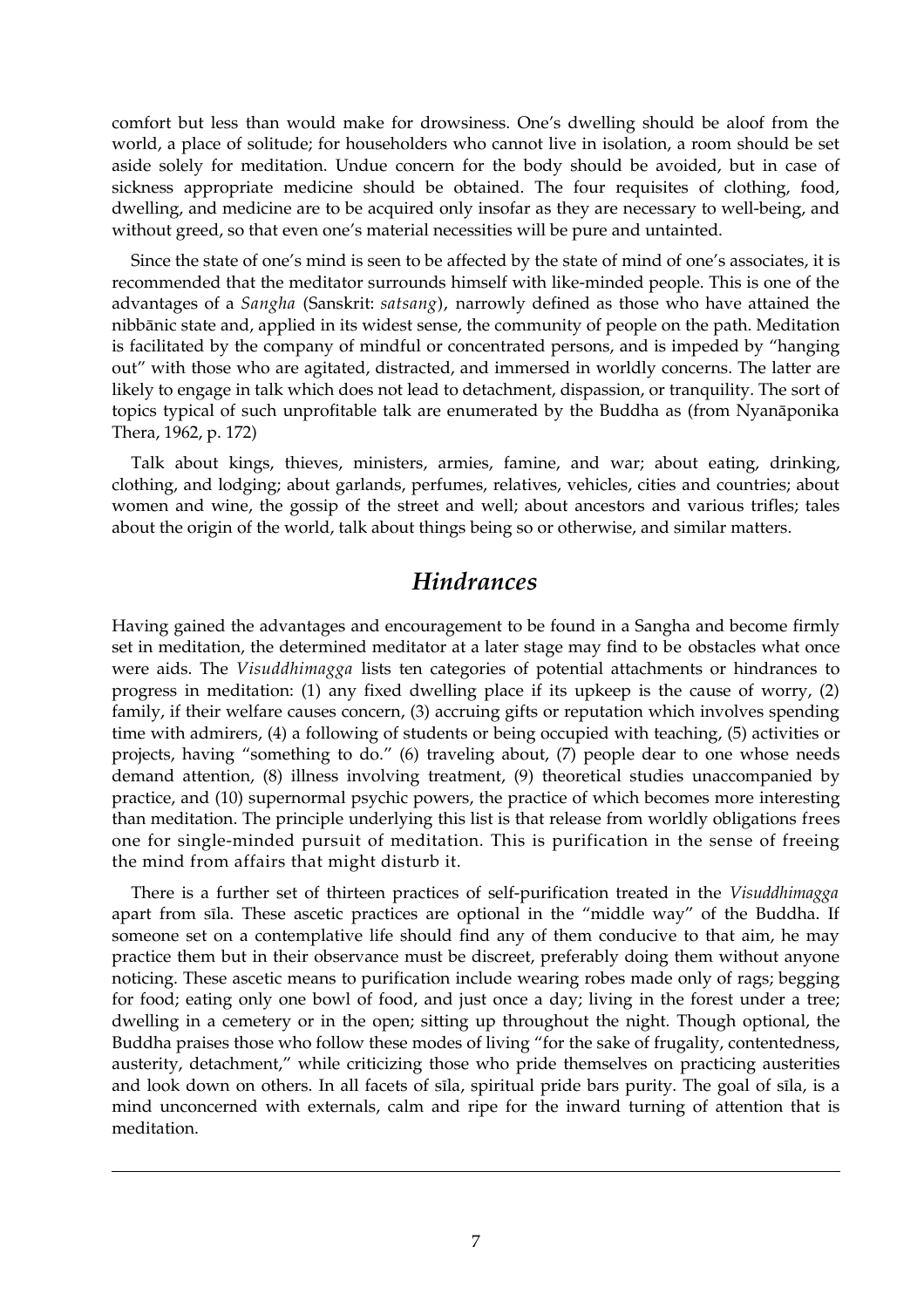## <span id="page-7-0"></span>**Samādhi: The Path Of Concentration**

With the development of sīla a psychological base is prepared for training in samādhi, concentration. The essence of concentration is non-distractedness; sīla is the systematic pruning away of sources of distraction. Now the meditator's work is to attain unification of mind, onepointedness. The stream-of-thought normally contains myriad concomitants. The goal of samādhi is to break and steady the thought continuum by fixing the mind on a single thought. That one thought is the subject of meditation. In samādhi the mind is not only directed toward the subject, but penetrates it, is absorbed in it, and becomes one with it. The concomitants of the thought-stream are prevented from dissipation by being firmly fixed on that one point.

Anything that can be the object of attention can be the subject for samādhi meditation. Samādhi is simply sustained attention to a single point. But the character of the object attended to has definite consequences for the outcome of meditation. The compilation of suttas known as the *Nikāyas* gives the fullest list of subjects of meditation recommended by the Buddha, elaborating 101. The *Visuddhimagga* enumerates 40 meditation subjects:

ten *kasiṇas*, contemplation devices: earth, water, fire**,** air, dark-blue, yellow, blood-red, white light, bounded space;

ten *asubhas*, loathsome and decaying corpses: e.g., a bloated corpse, a gnawed corpse, a worm-infested corpse, a skeleton;

ten reflections: on the attributes of the Buddha, his Teaching, the sangha, one's own sīla, one's own liberality, one's own possession of godly qualities, or on the inevitability of death; contemplation on the 32 parts of the body, or on in-and-out breathing;

four sublime states: loving kindness, compassion, joy in the joy of others, and equanimity;

four formless states: contemplation of infinite space, infinite consciousness, the realm of nothing-ness, and the realm of neither-perception-nor non-perception;

the loathsomeness of food; and

the four physical elements (earth, air, fire, water) as abstract forces.

Each of these subjects has characteristic consequences for the nature, depth, and by-products of concentration. All of them can serve as bases for developing concentration to the depth necessary for attaining the nibbānic state. The concentration produced by those of a complicated nature—e.g., the attributes of the Buddha—will be less unified than that produced by a simple object—e.g., the earth kasiṇa, a clay-colored wheel. Apart from the quality of concentration produced by a given meditation subject, each has distinct psychological by-products. The meditation on loving kindness, for example, has among its fruits: the meditator sleeps and wakes in comfort, dreams no evil dreams, is dear to all beings, his mind is easily concentrated, his expression serene. and he dies unconfused. Perhaps the most important consequence of a subject is the depth of absorption-jhāna it will produce.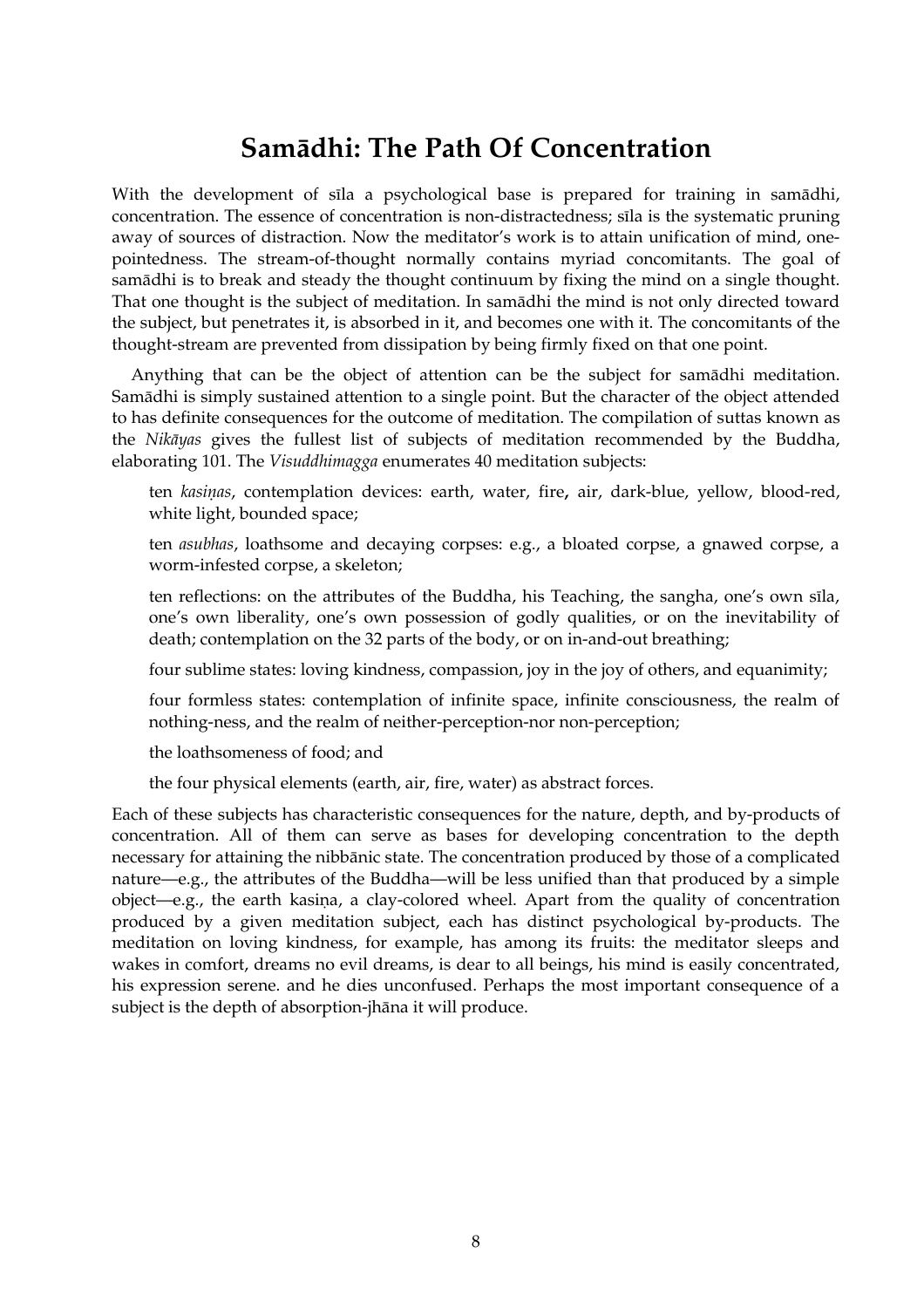<span id="page-8-0"></span>

| <b>Meditation Subject</b>                                                 | Highest Jhāna Level Attainable |
|---------------------------------------------------------------------------|--------------------------------|
| Kasinas; Mindfulness of breath; Neither-perception-<br>nor non-perception | Eighth                         |
| No-thing-ness                                                             | Seventh                        |
| Infinite consciousness                                                    | Sixth                          |
| Infinite space                                                            | Fifth                          |
| Equanimity                                                                | Fourth                         |
| Loving kindness; Selfless joy; Compassion                                 | Third                          |
| Body parts; Corpses                                                       | First                          |
| Reflections; Elements; Loathsomeness of food                              | Access                         |

#### **Table 1. Meditation Subjects**

The Buddha recognized that persons of different temperaments would be more suited to some meditation subjects than to others. The typology of temperaments are set down as guidelines for advising which person should be given which subject has four main types: (1) one disposed to hatred, (2) the lustful, deluded, or excitable, (3) one prone to faith, ([4](#page-8-2)) the intelligent.<sup>4</sup> Subjects suitable for type (1) are the four sublime states and the four color kasinas; for type (2) the 10 asubhas, body parts, and respiration; for type (3) the first six reflections; for type (4) reflection on death, the loathsomeness of food, and the physical elements. The remaining subjects are suitable for all cognitive dispositions.

The ideal meditation teacher was the Buddha, who, it is said, had developed the power to know the mind and heart of others, and so could match perfectly each person with the appropriate subject for concentration. In lieu of the Buddha, the *Visuddhimagga* advises the would-be meditator to seek out a teacher according to his level of attainment in meditation, the most highly accomplished being the best teacher. His support and advice are critical in making one's way through unfamiliar mental terrain. The pupil "takes refuge" in his teacher, and must enter a contract of surrender to him. What is surrendered is the propensities of ego —"hindrances"—which might prevent the student from purposefully pursuing meditation to the point where those ego propensities are transcended. But the responsibility for salvation is laid squarely on the student's shoulders, not on the teacher's; the teacher is not a traditional Eastern guru, but a "good friend" on the path. The teacher will point the way, the student must walk for himself. The essence of the role of teacher in this tradition is given in the lines from the *Zenrin:*

If you wish to know the road up the mountain,

You must ask the man who goes back and forth on it.

## <span id="page-8-1"></span>*Jhāna: Levels of Absorption*

Having found a suitable teacher and been instructed in an appropriate subject, and established to some degree in sīla, the meditator begins in earnest. This first stage is marked by an internal psychological tension between concentration on the primary object of attention—the meditation

<span id="page-8-2"></span><sup>4</sup> This typology parallels a psychoanalytic scheme of character types based on cognitive styles; in the same order (Shapiro, 1961): (1) the "paranoid," who sees others as separate and suspect, (2) the "hysteric," who judges and acts on the first impulse, (3) the "obsessive-compulsive," who looks to others for direction, and (4) the "psychopath" who perceives accurately but restructures reality as he wishes.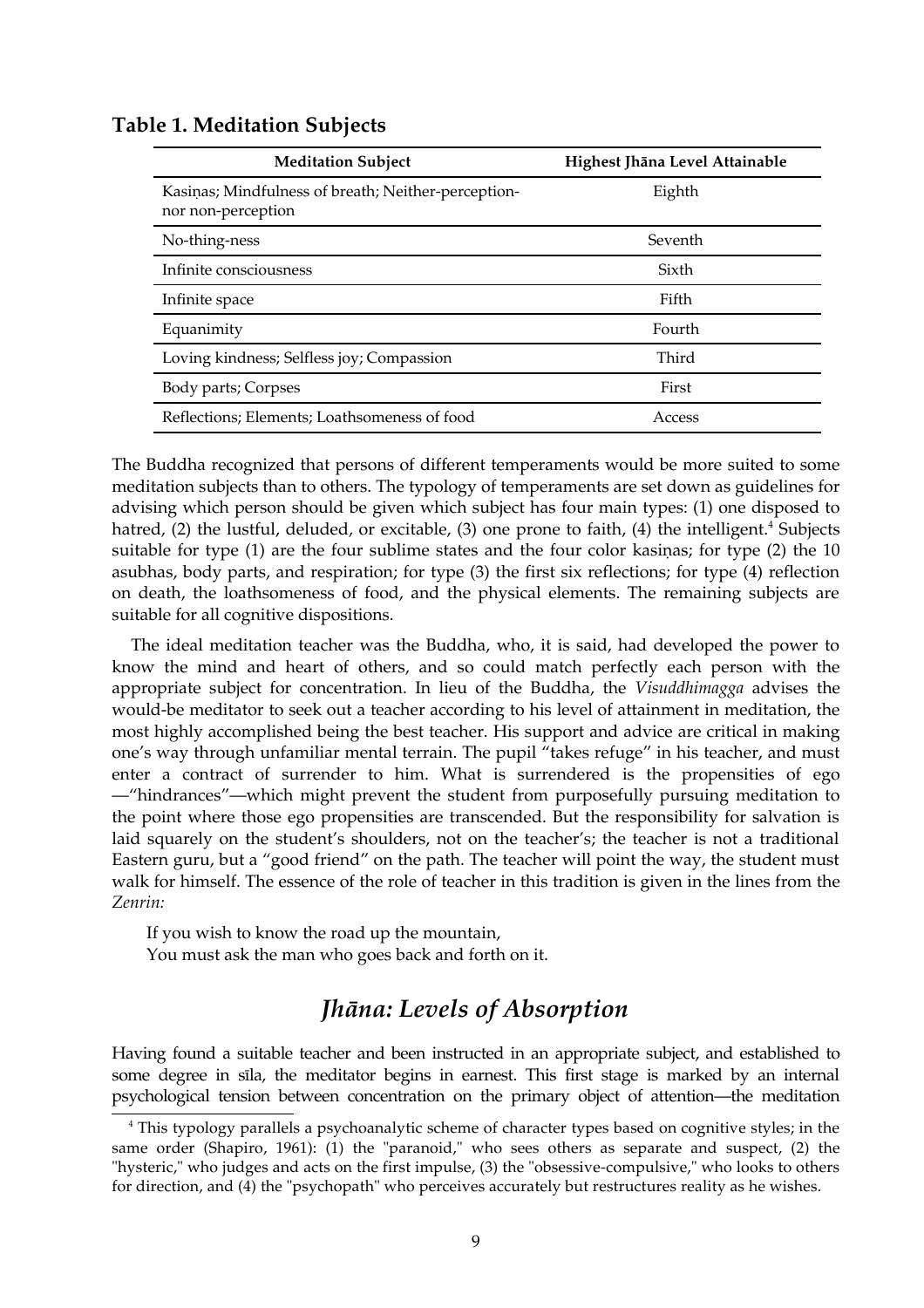subject—and distracting thoughts, which hinder concentration. These hindrances mainly take the form of: desires, ill will, despair, and anger, sloth and torpor, agitation, worry and doubt and skepticism. With sustained effort there comes the first moment when these hindrances are wholly subdued, marked by a quickening of concentration. At this moment those concomitants of consciousness that will mature into full absorption come into dominance. This is the first noteworthy attainment of samādhi; because it is the state verging on full absorption, it is called "access" concentration.

This state of concentration is comparable to a child not yet able to stand steady but always trying to do so. The factors of mind characteristic of full absorption are not strong at the access level; their emergence is precarious, and the mind fluctuates between them and "inner speech," the usual ruminations and wandering thoughts. The meditator is still receptive to sensory input and remains aware of environmental noises and body states. The primary object is a dominant thought, but it does not yet fully occupy The mind. At this stage there may emerge (though not always) any of the following: strong feelings of zest or rapture, happiness and pleasure, equanimity, initial application to the primary object as though striking at it, or sustained application to the primary object as though repeatedly noting it. Sometimes one sees luminous shapes or flashes or bright light, especially if the meditation subject is a kasiṇa or respiration. Visionary experiences associated with MSC occur at this level, where mind is purified but still can be occupied with name and form. There may also be a sensation of bodily lightness, as though floating in the air. Access concentration is a precarious attainment, and if not solidified into full absorption at the same sitting, it must be guarded between sessions by avoiding distracting endeavors or encounters.

| <b>Formless</b><br><b>States</b> | Eighth  | Neither-perception-nor-non-perception.<br>Equanimity and one-pointedness.                                                                                                                                           |
|----------------------------------|---------|---------------------------------------------------------------------------------------------------------------------------------------------------------------------------------------------------------------------|
|                                  | Seventh | Awareness of no-thing-ness.<br>Equanimity and one-pointedness.                                                                                                                                                      |
|                                  | Sixth   | Objectless infinite consciousness.<br>Equanimity and one-pointedness.                                                                                                                                               |
|                                  | Fifth   | Consciousness of infinite space.<br>Equanimity and one-pointedness.                                                                                                                                                 |
| Material<br><b>States</b>        | Fourth  | Equanimity and one-pointedness<br>Bliss and all feelings of bodily pleasure cease. Concentration<br>imperturbable. Breath ceases.                                                                                   |
|                                  | Third   | Feelings of bliss, one-pointedness, and equanimity.<br>Rapture ceases.                                                                                                                                              |
|                                  | Second  | Feelings of rapture, bliss, and one-pointedness.<br>No thought of primary object.                                                                                                                                   |
|                                  | First   | Hindering thoughts, sensory perception, jhāna and awareness of<br>painful body states all cease.<br>Initial and unbroken, sustained attention to primary object. Feelings<br>of rapture, bliss and one-pointedness. |
|                                  | Access  | Hindering thoughts overcome; other thoughts remain. Awareness of<br>sensory inputs and body states.                                                                                                                 |

#### **Table 2. The Path of Concentration**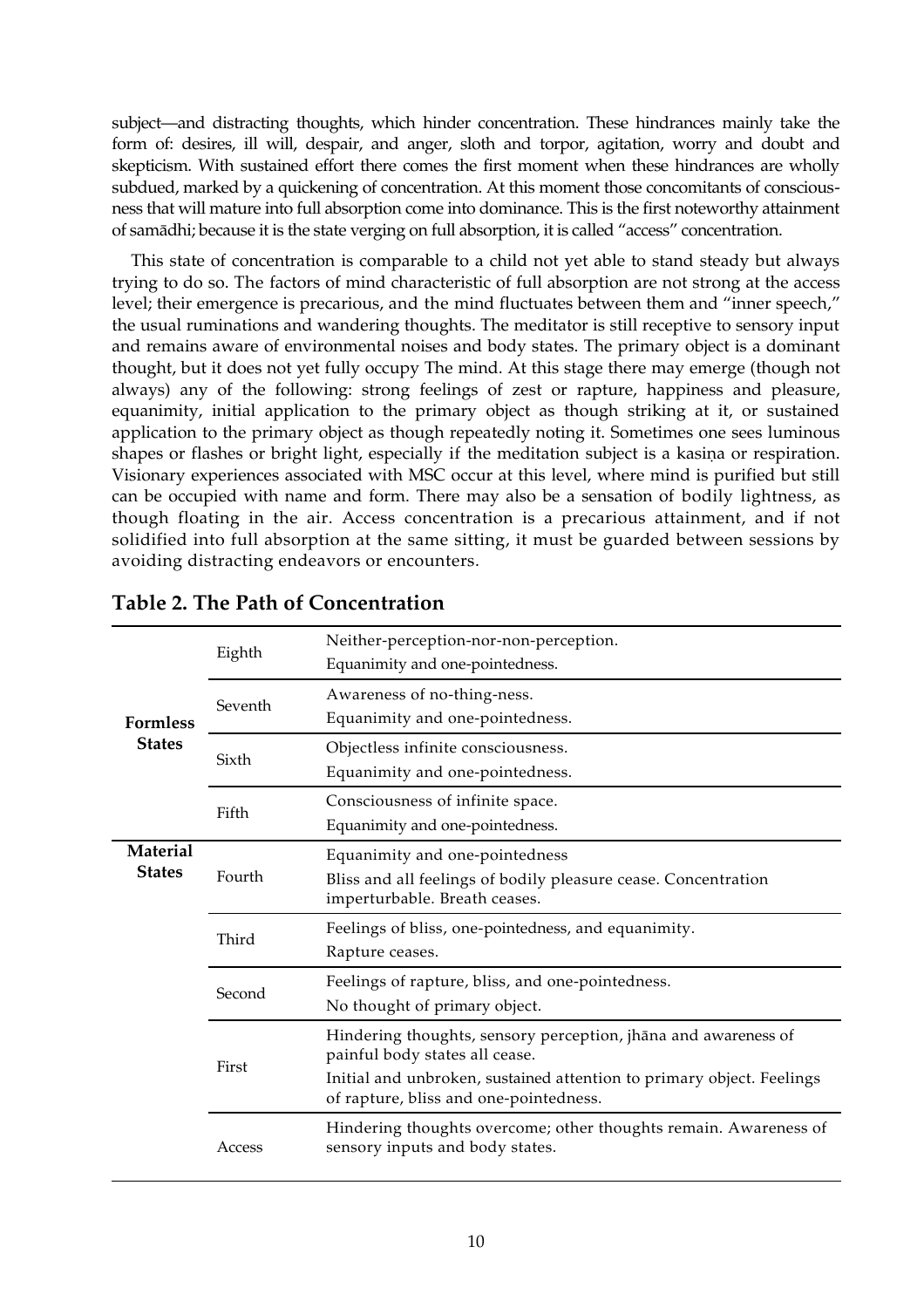## *First Jhāna*

<span id="page-10-2"></span>With continued application of mind to the primary object comes the first moment marking a total break with normal consciousness. This is full absorption, or jhāna. The mind suddenly seems to sink into the object and remains fixed in it. Hindering thoughts totally cease. There is neither sensory perception nor the usual awareness of one's body; bodily pain cannot be felt. Apart from the initial and sustained attention to the primary object, there are only rapture, bliss, and one-pointedness. There is a subtle distinction between "rapture" and "bliss": rapture at the level of this first jhāna is likened to the initial pleasure and excitement of getting a long-sought object; bliss is the enjoyment of that object. Rapture may be experienced as raising of the hairs on the body, as momentary joy flashing and disappearing like lightning, as showering through the body again and again in waves, as the sensation of levitation, or as the pervasive suffusion of thrilling happiness. Bliss is a more subdued state of continued ecstasy. One-pointedness is the property of mind that centers it in the jhānic state. The first experience of jhāna lasts but a single moment of consciousness. With continued practice the jhānic state can be maintained for progressively longer intervals. Until the jhāna is mastered, it is an unstable attainment which might be lost.

Full mastery is stabilized when the meditator can attain this first jhāna whenever, wherever, as soon as, and for as long as he wishes.

## <span id="page-10-1"></span>*Second Jhāna*

In the further course of meditation, one-pointed-ness will become more and more intensified by the successive elimination of rapture, bliss, and attention; the energy invested in the eliminated factors becomes absorbed by one-pointedness at each higher jhānic level (see above). The process of becoming totally one-pointed proceeds, after mastery of the first jhāna with the systematic elimination of initial and sustained attention to the primary object, which, on reflection after emerging from the jhānic state, seems gross relative to the other mental factors. Just as the hindrances were overcome in attaining access, and all thoughts were stilled in attaining the first jhāna, applied and sustained attention to the primary object are abandoned at the threshold of this second jhāna. The procedure for this requires entering the first level of absorption on the basis of the primary object, and then, having previously so resolved, turning the mind toward the feelings of rapture, bliss, and one-pointedness, free of any idea of the primary object. This level of absorption is both more subtle and more stable than the first; mind is now totally free of any verbal formations or ideas of form embodied in the primary object. This jhāna is to be mastered as before.

## <span id="page-10-0"></span>*Third Jhāna*

After mastery, on emerging from and reviewing the second jhāna, the meditator sees the factor of rapture—a form of excitement—as gross compared to bliss and one-pointedness. The third level of jhāna can be attained by again contemplating the primary object, abandoning sequentially thoughts of the object, and then rapture. The third level of absorption is marked by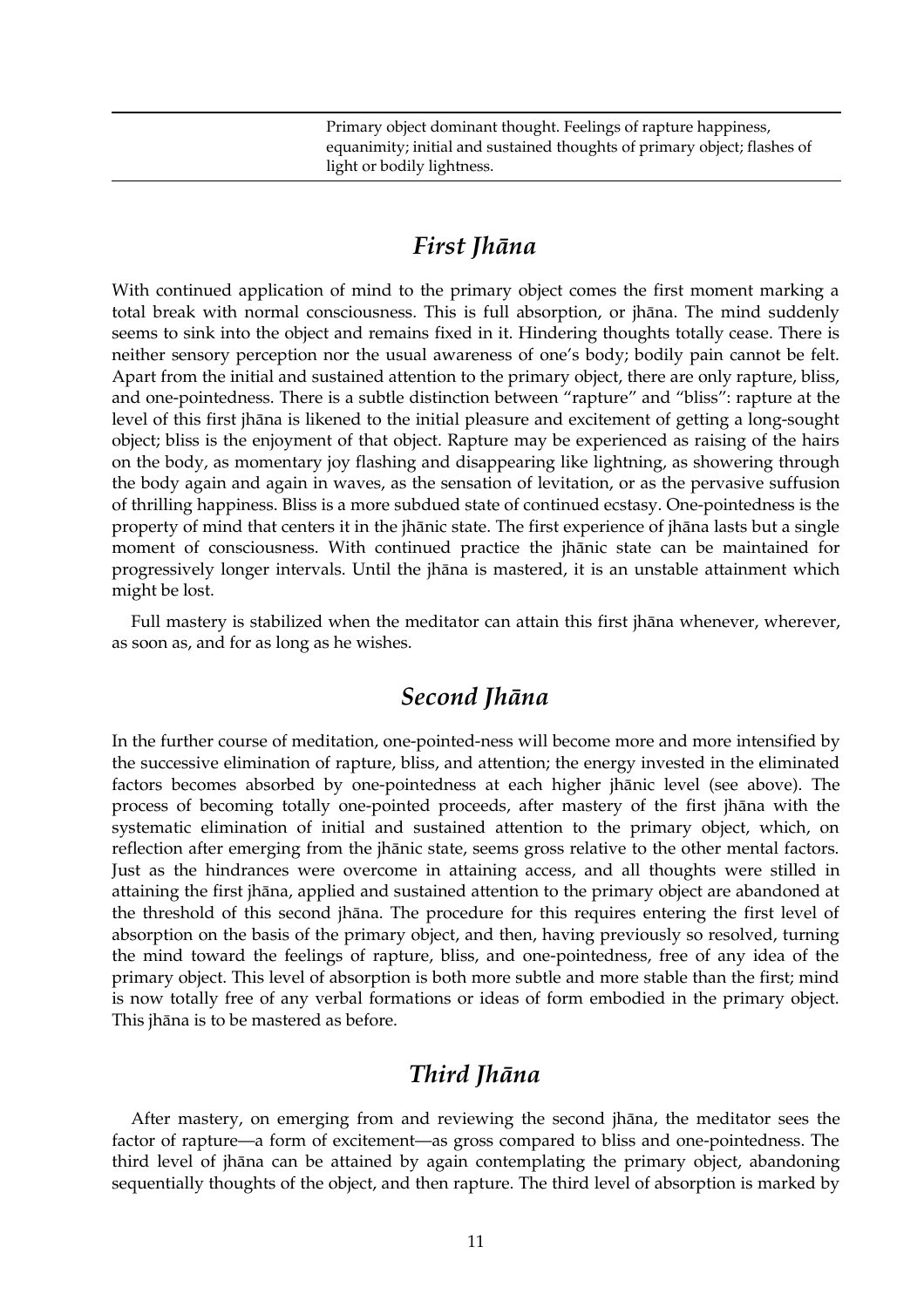a feeling of equanimity and impartiality toward even the highest rapture, which manifests with the fading away of rapture. This jhāna is extremely subtle, and mind would be pulled back to rapture without this newly emergent equanimity. An exceedingly sweet bliss fills the meditator, and on emerging from this state he is aware of bliss throughout his body. Because the bliss of this level is accompanied by equanimity, mind is kept one-pointed in these subtle dimensions, resisting the pull of rapture. Having mastered the third jhāna as before, and on reviewing it, the mediator sees bliss as gross and disturbing compared to one-pointedness and equanimity.

### <span id="page-11-1"></span>*Fourth Jhāna*

Proceeding again through the jhānic sequence, with the abandonment of all forms of mental pleasure, the meditator attains the fourth level. With the total cessation of bliss, the factors of equanimity and one-pointedness achieve full strength and clarity. All mental states that might oppose these remaining two factors have been overcome. Feelings of bodily pleasure are fully abandoned; feelings of pain ceased at the first jhāna. There is not a single sensation or thought. Mind rests with one-pointedness in equanimity at this extremely subtle level. Just as mind has become progressively more still at each level of absorption, breath has become more calm. At this fourth level, breath, it is said, ceases altogether. Concentration here is imperturbable; the meditator will emerge after a time limit set before entering this state.

Each jhāna rests on that below. In entering any jhāna; mind traverses successively each lower level, eliminating its constituents one by one. With practice the traversal of jhānic levels becomes almost instantaneous, the mind residing at each level on the way for but a few moments of consciousness. As mental factors are eliminated, concentration is intensified.

## <span id="page-11-0"></span>*The "Formless" Jhānas*

The next step in development of concentration culminates in the four states called "formless." While the first four jhānas are attained by concentration on a material form or some concept derived therefrom, the formless states are attained by passing beyond all perception of form. While the first four jhānas are attained by removing mental factors, with the formless jhānas the complete removal of one stage constitutes the next attainment. All the formless jhānas share the factors of one-pointedness and equanimity, but at each level these factors are progressively refined.

The first formless absorption—the fifth jhāna—is attained by first entering the fourth jhāna through any of the kasiṇas. Mentally extending the limits of the kasiṇa to the largest extent imaginable, the meditator turns his attention to the space touched by it. With this infinite space as the object of contemplation, and with the full maturity of equanimity and one-pointedness, mind now abides in a sphere where all perceptions of form have ceased. Mind is so firmly set in this level of sublime consciousness that no external sensory input can perturb or disrupt it. Still, the tendencies of the mechanisms associated with sensory perception exist in the fifth jhāna, though they are not attended to: the absorption would be broken should attention turn to them.

The next level is attained (fifth jhāna having been mastered) by achieving the consciousness of infinite space, and then turning attention to the element of infinite awareness. Thus the thought of infinite space is abandoned, While objectless infinite consciousness remains. This marks the sixth jhāna. Having mastered the sixth, the meditator attains the seventh jhāna by first entering the sixth and then turning contemplation to the nonexistence of infinite consciousness. The seventh jhāna is thus absorption with no-thing-ness, or the void, as its object. That is consciousness has as its object the awareness of absence of any object. Mastering this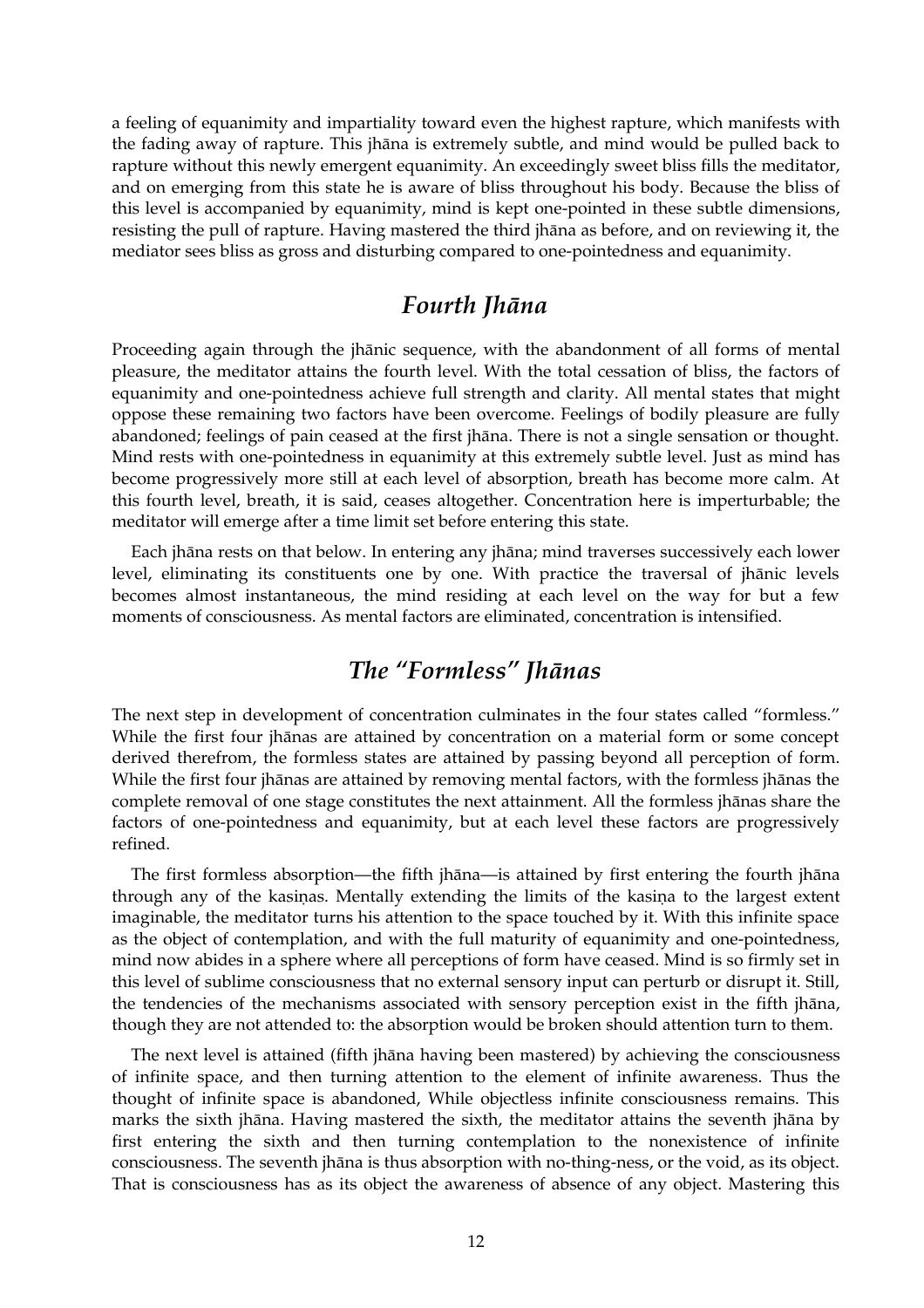jhāna, the meditator then reviews it and finds any perception at all a disadvantage, its absence being more sublime.

So motivated, the meditator can attain the eighth jhāna by first entering the seventh, and then turning attention to the aspect of peacefulness, and away from perception of the void. The delicacy of this operation is suggested by the stipulation that there must be no hint of desire to attain this peacefulness, nor to avoid perception of no-thing-ness.

Attending to the peacefulness, he reaches the ultra-subtle state where there are only residual mental formations. There is no gross perception here at all: thus "no-perception"; there is ultrasubtle perception: thus "not-non-perception." This eighth jhāna is called the sphere of "neitherperception-nor-non-perception." The same degree of subtlety of existence is here true of all concomitants of consciousness. No mental states are decisively present, yet residuals remain in a degree of near-absence. The *Visuddhimagga* says of mental states in the eighth jhāna, "not having been, they come to be; having come to be they vanish." Lama Govinda (1969) describes it as the ultimate limit of perception. As with mind, so with body; metabolism becomes progressively more still through the formless jhānas until the eighth, where Kashyap's (1954) characterization of cognition applies, too, to physiological processes: it is a state "so extremely subtle that it cannot be said whether it is or is not."

The states of consciousness embodied in the jhānas are characteristic of what are called in the *Visuddhimagga* system the "Brahma realms," the "planes of illumination," and the "pure abodes." Just as the jhānas are out of the relative world of sense-perception, thought, time, and space, are permeated with bliss and/or equanimity, embody infinite consciousness, and so on, so these other planes of existence are seen as existing solely in those jhānic dimensions. Beings may be born into existence on one or another of these planes according to karmas of lifetimes, especially the degree to which one has mastered jhānas in a human birth.<sup>[5](#page-12-0)</sup> Thus, for example, developing the second jhāna and practicing it to the highest degree is said to bring rebirth in the realm of "radiant Brahmas," from whose bodies rays of light are emitted like flashes of lightning.

The section on supernormal powers is the one part of the *Visuddhimagga* most dubious from the standpoint of the West, since it treats as real events that overleap the bounds of even the most advanced physical sciences. The *Visuddhimagga* enumerates among these supernormal accomplishments: knowing the minds of others, knowing any past or future event, materialization of objects, seeing and hearing at great distances, walking on water, flying through the air, and so on. More interesting, the *Visuddhimagga* describes in technical detail how these feats are performed, while Western science at present cannot reconcile their possibility.<sup>[6](#page-12-1)</sup> Yet every school of meditation acknowledges them as byproducts of advanced stages of mastery, if only to caution against their misuse. The *Visuddhimagga* sees them as fruits of concentration but a hindrance to full insight, and sets down stiff provisos as prerequisites for supernormal powers, warning that they are hard to maintain and the slightest thing breaks them. The required degree of mind-mastery for their use is formidable. One must first have full proficiency in fourteen methods of mind-control, beginning with achievement of all eight

<span id="page-12-0"></span><sup>&</sup>lt;sup>5</sup> These "kingdoms of heaven" are sometimes called in other cosmological teachings "astral planes," *deva lokas, bardos*, and the like.

<span id="page-12-1"></span> $6$  Tart (1971) describes as a "state-specific science" one where a group of practitioners are able to achieve a certain state of consciousness and agree with one another on their common attainment of that state, and then investigate further areas of " interest—e.g., the interaction of that state with "reality." By these criteria, the Buddha and his meditating disciples are analogous to a principal investigator and coinvestigators in the science of MSC, the *Visuddhimagga* and other Buddhist teachings are their findings, and the supernormal powers described here are a representative body of technology generated by their research efforts.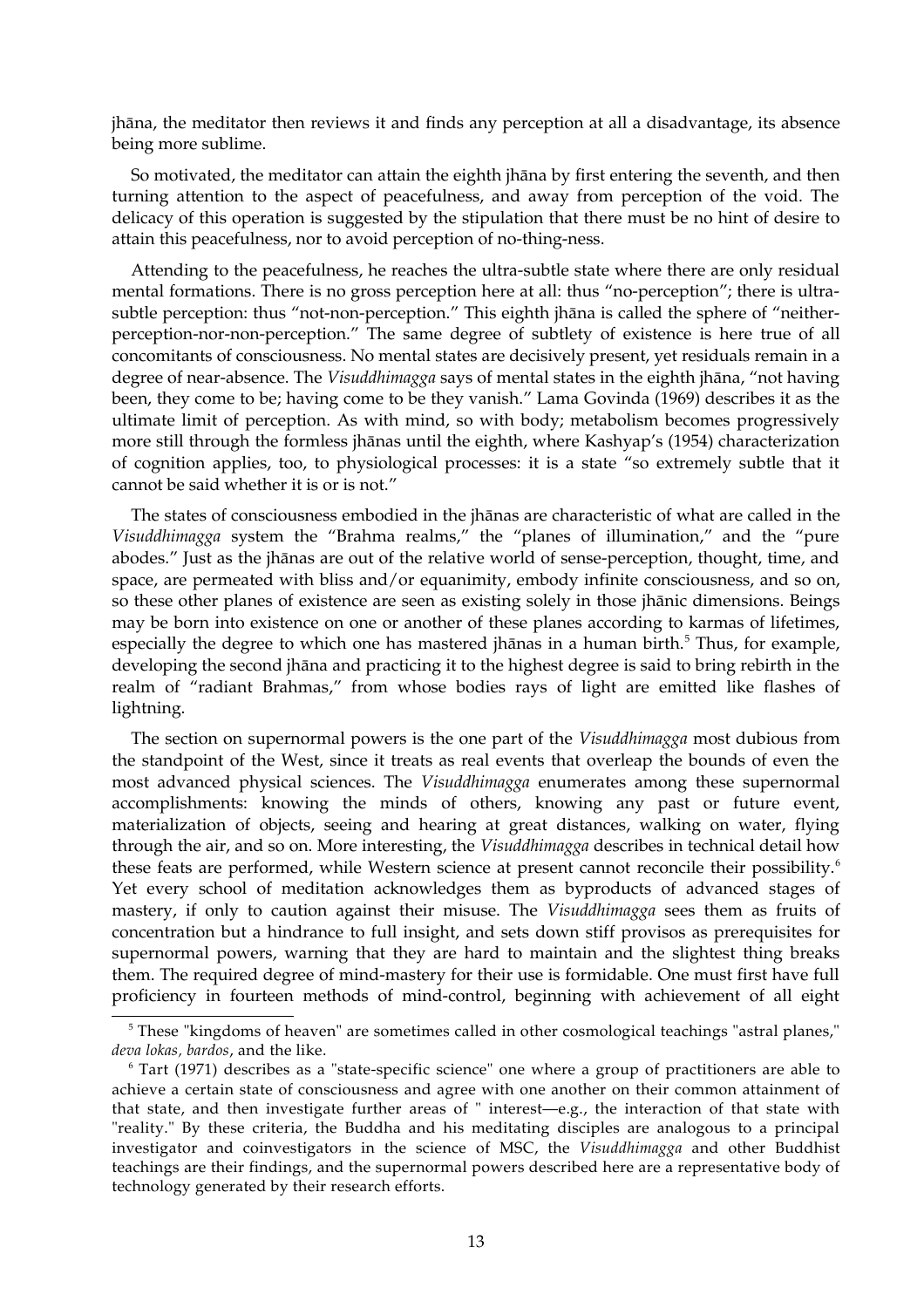jhānas, using as a base each of the eight kasiṇas up to the white one, and including such feats as skipping both alternate kasiṇas and alternate jhānas—i.e., attaining first jhāna on the earth kasiṇa, then third jhāna on the fire kasiṇa, etc.—in both forward and reverse order. The *Visuddhimagga* estimates that of those who try, only one person in 100,000 or one million will achieve the prerequisite level of mastery. It further marks as a "blemish" wanting it to be known one can practice these things (little wonder that Western parapsychological researchers have yet to encounter a subject capable of the supernormal feats of mind—e.g., telekinesis and supernormal hearing—described).

From the Buddhist point of view, the attainment of powers is a minor advantage, of no value in itself for progress toward liberation. Powers in one who has not yet attained the nibbānic state are seen as an impediment, for they may endanger progress by enhancing his sense of selfesteem, thus strengthening attachment to self. In Buddhist tradition powers are to be used only in circumstances where their use will be of benefit to others. It is an offense against the community of monks for a Buddhist monk to display before laity any psychic powers that are beyond the capacity of ordinary men; a false claim to their possession would mean expulsion from the Order.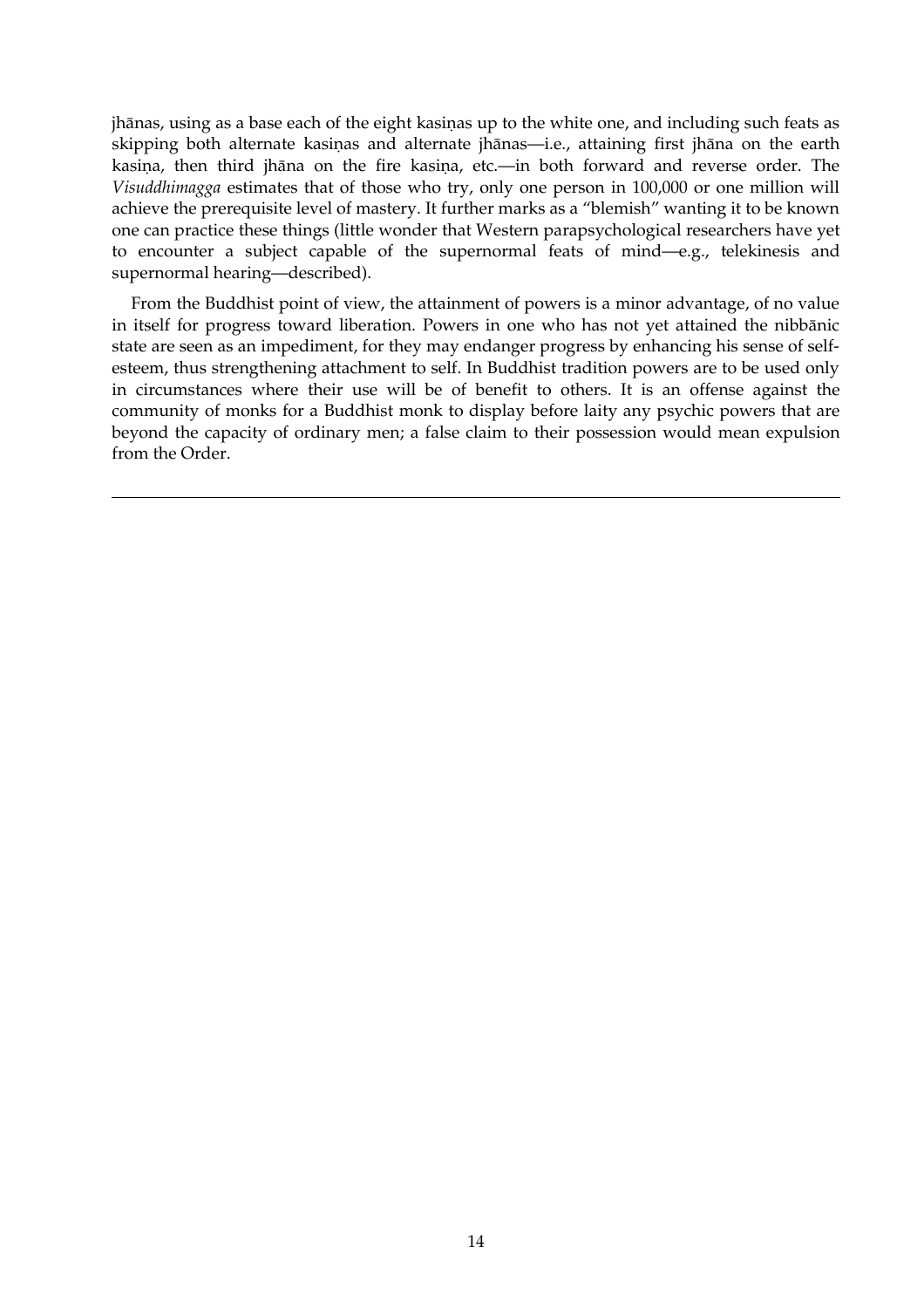## <span id="page-14-0"></span>*Prajña:* **The Path Of Insight**

From the standpoint of the *Visuddhimagga*, mastery of the jhānas, and the sublime bliss and supernormal powers that may accrue therefrom, is of secondary importance to the cultivation of *prajña* (*Pali: paññā*) discriminating wisdom. Jhāna mastery is part of a fully rounded training, but the advantages are seen in terms of making the mind wieldy and pliable for speeding the training in paññā. Indeed, the deeper stages of samādhi are sometimes referred to in Pali, the language of the *Visuddhimagga,* as concentration-games, the "play" of those well advanced in the practice. But the crux of this training is the path that begins with mindfulness (*satipaṭṭhāna*), proceeds through insight (*vipassanā*), and ends in Nibbāna.

## *Mindfulness*

The first phase, mindfulness, entails breaking through habits of stereotyped perception. The natural tendency is to "habituate" to the world surrounding one, to substitute abstract cognitive patterns or perceptual preconceptions for the raw sensory experience. The practice of mindfulness is purposeful de-habituation: to face the bare facts of experience, seeing each event as though occurring for the first time. The means for de-habituating is continual observation of the first phase of perception when the mind is in a *receptive*, rather than reactive, state. Attention is restricted to bare noticing of objects. Facts of perception are attended to as they arise at any of the five sense-doors or in the mind, which in the *Visuddhimagga* constitutes a sixth sense. While the meditator attends to sense impressions, reaction is kept to a bare registering of the facts of impression observed. If further mental comment, judgement, or reflection should arise in one's mind these are themselves made objects of bare attention; they are neither repudiated nor pursued, but dismissed after their noting. The essence of mindfulness is, in the words of Nyanāponika Thera (1962), "the clear and single-minded awareness of what actually happens to us and in us, at the successive moments of perception."

It is in the thorough pursuit of mindfulness that the concentration developed previously finds its utility. In adopting and applying this new habit of bare perception one-pointedness and the concomitant factors of concentration are essential. The optimal level of concentration in practicing mindfulness is, however, the lowest: access Mindfulness is to be applied to the perceptual process of normal consciousness, and from the first jhāna on, those processes cease. A level of concentration less than that of access, on the other hand, would be overshadowed by hindering thoughts and mental wandering, and so be dysfunctional for practicing mindfulness. It is only at the access level that there is a perfect balance: perception and thought retain their full strength, but concentration is powerful enough to keep the mind from being diverted from steadily noting the processes of perception and thought.

The preferred method for cultivating mindfulness is to precede it with training in the jhānas. Having some degree of mastery in samādhi, the meditator then applies his power of concentration to the task of mindfulness. There is, however, a method of "bare insight," where these practices are undertaken without any previous attainment in absorption. With bare insight the prerequisite level of absorption is attained through the practice of mindfulness itself. During the first stages of bare insight, the meditator's mind will be intermittently interrupted by wandering, hindering thoughts which will arise between moments of noticing. Sometimes they will be perceived, sometimes not. Gradually the momentary concentration of mind in noticing will strengthen until virtually all stray thoughts are noted; such thoughts will then subside as soon as noticed, and the practice will resume immediately afterwards. Finally the point will be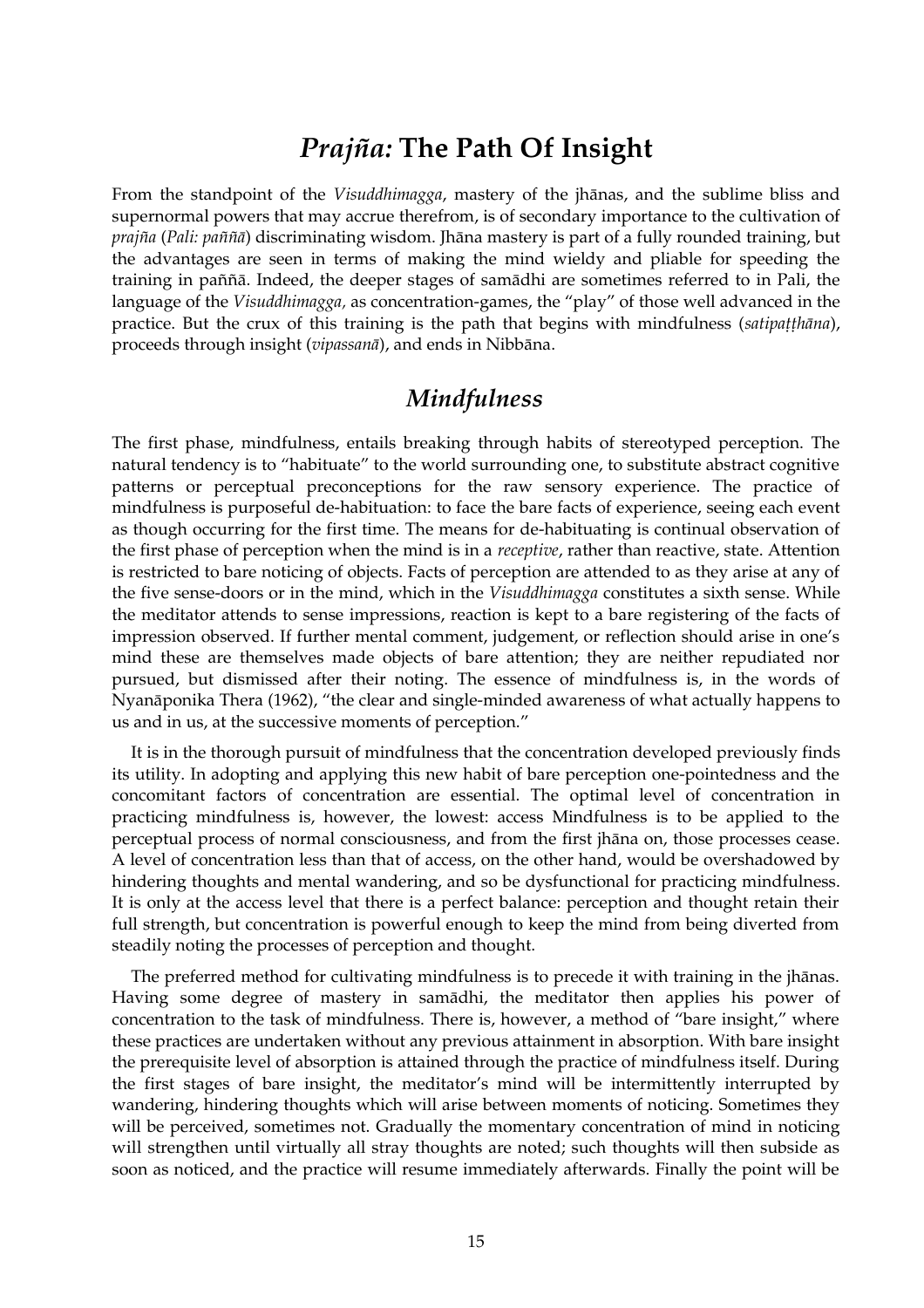reached where the mind will be unhindered by straying. Then the noticing of perceptual and cognitive processes will proceed without break; this is functionally equivalent to access concentration.

In practice there are four varieties of mindfulness, identical in function but distinguishable by virtue of their point of focus. Contemplation can focus on the body, on feelings, on the mind, or on mind-objects. Any one of these serves as a fixed point for bare attention to the processes of experience. Mindfulness of the *body* entails attending to each moment of bodily activity, such as posture and movement of limbs, regardless of the nature of the activity engaged in. All functions of the body in daily experience are to be clearly comprehended by simply registering their occurrence; the aim of action is to be disregarded—the focus is on the bodily act itself. Mindfulness of *feeling* involves focusing on internal sensations, merely noting whether they are pleasant, unpleasant, or neutral, but without dwelling on them. All proprioceptive stimuli are simply noted as they come to attention. Some will originate as the initial reaction to sensory input, some as physiological concomitants of psychological states, some as by-products of physiological life processes; whatever the source, the sensation itself is registered.

In mindfulness of the *mind*, it is mental states as they come to awareness that are objects. Whatever mood, mode of thought, or psychological state presents itself, it is simply to be registered as such. If, for instance, there is anger at a disturbing noise, at that moment one simply notes, "anger." The fourth technique, mindfulness of *mind-objects*, is virtually the same as the one just described save for the level at which the mind's workings are observed. Rather than noting the quality of mental states as they arise, the meditator notes the objects of the thoughts which occupy those states—e.g., "disturbing noise." When a thought arises it is noted in terms of a scheme for classifying mental contents which broadly categorizes all thought forms as either hindrances to, or factors of, enlightenment.

## <span id="page-15-0"></span>*The Stages of Insight*

As any of these four techniques of mindfulness are persistently pursued, they break through the normal illusions of continuity and reasonableness that sustain cognitive and perceptual processes. The mind begins to witness the random and discrete units of stuff from which a reality is continually being structured. There emerge a series of realizations concerning the true nature of these processes, and mindfulness matures into insight. The practice of insight begins when contemplation continues without lag; mind is fixed on its object so that contemplating mind and its object always arise together in unbroken succession. This marks the beginning of a chain of insights—mind knowing itself—culminating in the nibbānic state (see table above).

The first cognitive realization is that the phenomena contemplated are distinct from mind contemplating them. The faculty whereby mind witnesses its own workings is experienced as different from what is witnessed. As with all the stages of insight, this realization is not at all on the level of verbalization at which it is expressed here, but rather at the level of raw experience. The understanding arises, but not necessarily an articulation of that understanding.

Once the two-fold nature of mind and its objects is realized, there arises in the meditator a clear understanding that these dual processes are devoid of self. They are seen to arise as effects of their respective causes, not as the result of direction by any individual agent. All come and go according to their own nature, regardless of "one's will." It becomes a certainty to the meditator that nowhere in the mind's functioning can any abiding entity be detected. This is direct experience of the Buddhist doctrine of *anattā*, literally "not-self," that all phenomena are devoid of an indwelling personality, including "one's self." All one's past and future life is understood as merely a conditioned cause-effect process. Doubts whether "I" might really exist have gone: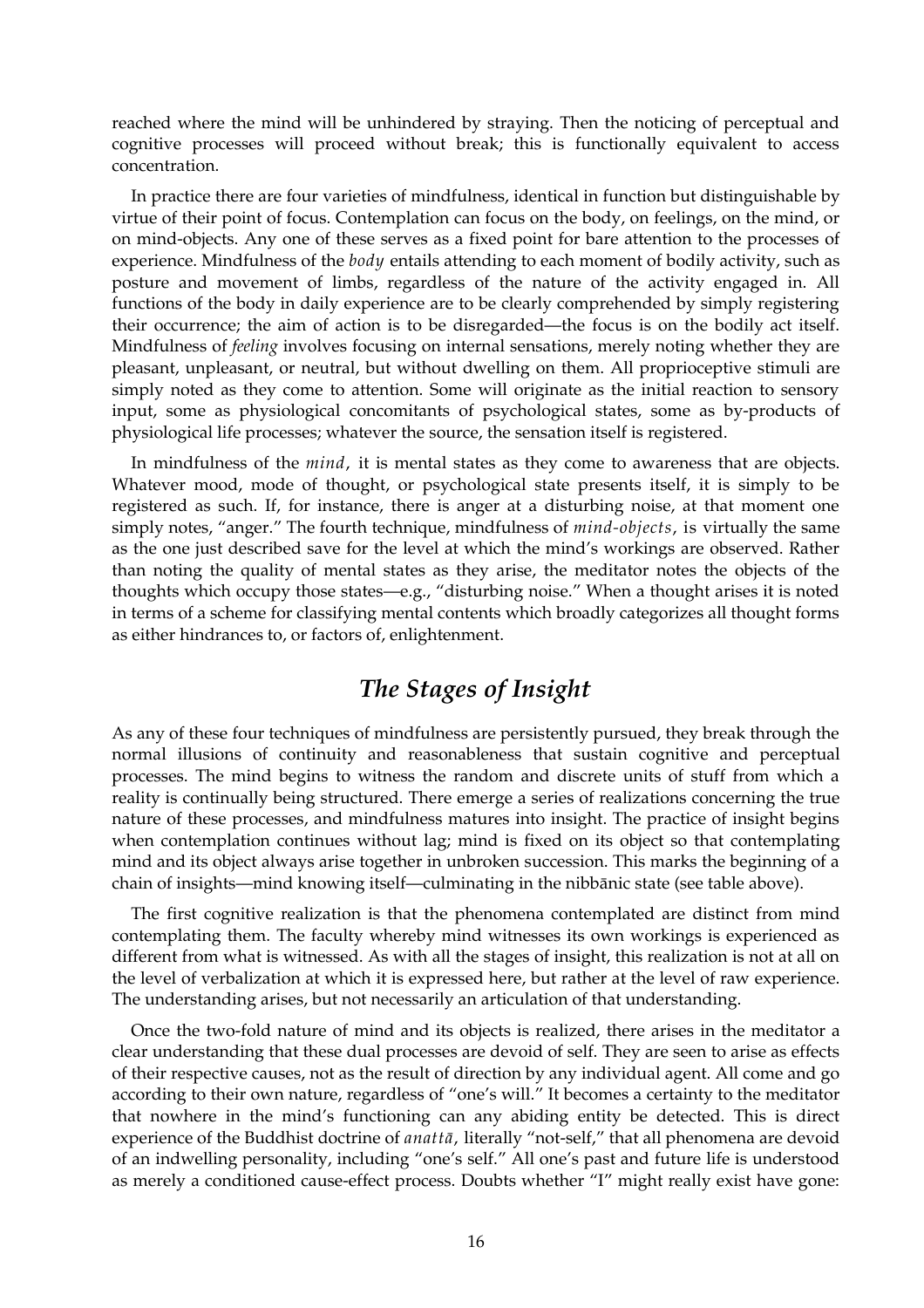"I am" is known to be a misconception. The truth of these words of the Buddha (Saṃyutta-Nikāya I 135) are realized:

Just as when the parts are set together There arises the word "chariot," So does the notion of a being When the aggregates are present.

Further contemplation reveals that witnessing mind and the phenomena it takes as objects arise and pass away at a frequency beyond the meditator's ken. Flux and change are seen to characterize the whole field of consciousness. The realization strikes the meditator that his world of reality is continually renewed every mind-moment in a seemingly endless chain of experiences. The fact of impermanence (Pali: *anicca*) *is* known in the depths of his being. Seeing that these phenomena arise and pass away at every moment, the meditator comes to see them as neither pleasant nor reliable. Disenchantment sets in: what is constantly changing cannot be the source of lasting satisfaction. The psychological process, begun with the realizations of reality as devoid of self and ever-changing, culminates in a state of detachment from one's world of experience to the point where it can be seen as a source of suffering (Pali: *dukkha*).

| Cessation                                                               | Nirodha: Total cessation of consciousness.<br>Nibbāna: Consciousness has as object total cessation of physical and<br>mental phenomena.                                                                                                                                                                                |                                                                                             |  |
|-------------------------------------------------------------------------|------------------------------------------------------------------------------------------------------------------------------------------------------------------------------------------------------------------------------------------------------------------------------------------------------------------------|---------------------------------------------------------------------------------------------|--|
| <b>Effortless Insight</b>                                               | Contemplation quick, effortless, indefatigable. Instantaneous<br>knowledge, of anattā, anicca, dukkha. Cessation of pain; equanimity<br>pervades.                                                                                                                                                                      |                                                                                             |  |
| <b>Realizations Leading</b><br>to Desire to Escape                      | Realizations of dreadful, unsatisfactory, and wearisome nature of<br>physical and mental phenomena. Physical pain. Arising of desire to<br>escape these phenomena.                                                                                                                                                     |                                                                                             |  |
|                                                                         | Perception of vanishing of mind objects. Perception fast and flawless.<br>Disappearance of lights, rapture, etc.                                                                                                                                                                                                       |                                                                                             |  |
| A Pseudo-Nibbāna:<br>Knowledge of<br><b>Arising and Passing</b><br>Away | Clear perception of arising and passing of each successive mind<br>moment accompanied by: brilliant light, strong mindfulness, rapturous<br>feelings tranquility, equanimity toward objects of contemplation,<br>devotion, attachment to these, energy, newly arisen states, happiness,<br>quick and clear perception. |                                                                                             |  |
| <b>Stage of Reflections</b>                                             | These processes seen as neither pleasant nor reliable. Experience of<br>dukkha, unsatisfactoriness. These processes are seen to arise and pass<br>away at every moment of contemplation. Experience of annica,<br>impermanence.                                                                                        |                                                                                             |  |
|                                                                         | These dual processes seen as devoid of self. Experience of anattā, "not-<br>self."                                                                                                                                                                                                                                     |                                                                                             |  |
|                                                                         | Awareness and its object are perceived at every moment as distinct and<br>separate processes.                                                                                                                                                                                                                          |                                                                                             |  |
| <b>Mindfulness</b>                                                      | Mindfulness of body functions, physical sensations, mental states, or<br>mind objects.                                                                                                                                                                                                                                 |                                                                                             |  |
| Applying<br>Concentration                                               | <b>Access Concentration: Previous</b><br>practice of Samādhi                                                                                                                                                                                                                                                           | Bare Insight: No previous practice.<br>Samādhi developed to access level<br>by mindfulness. |  |

#### **Table 3. Path of Insight**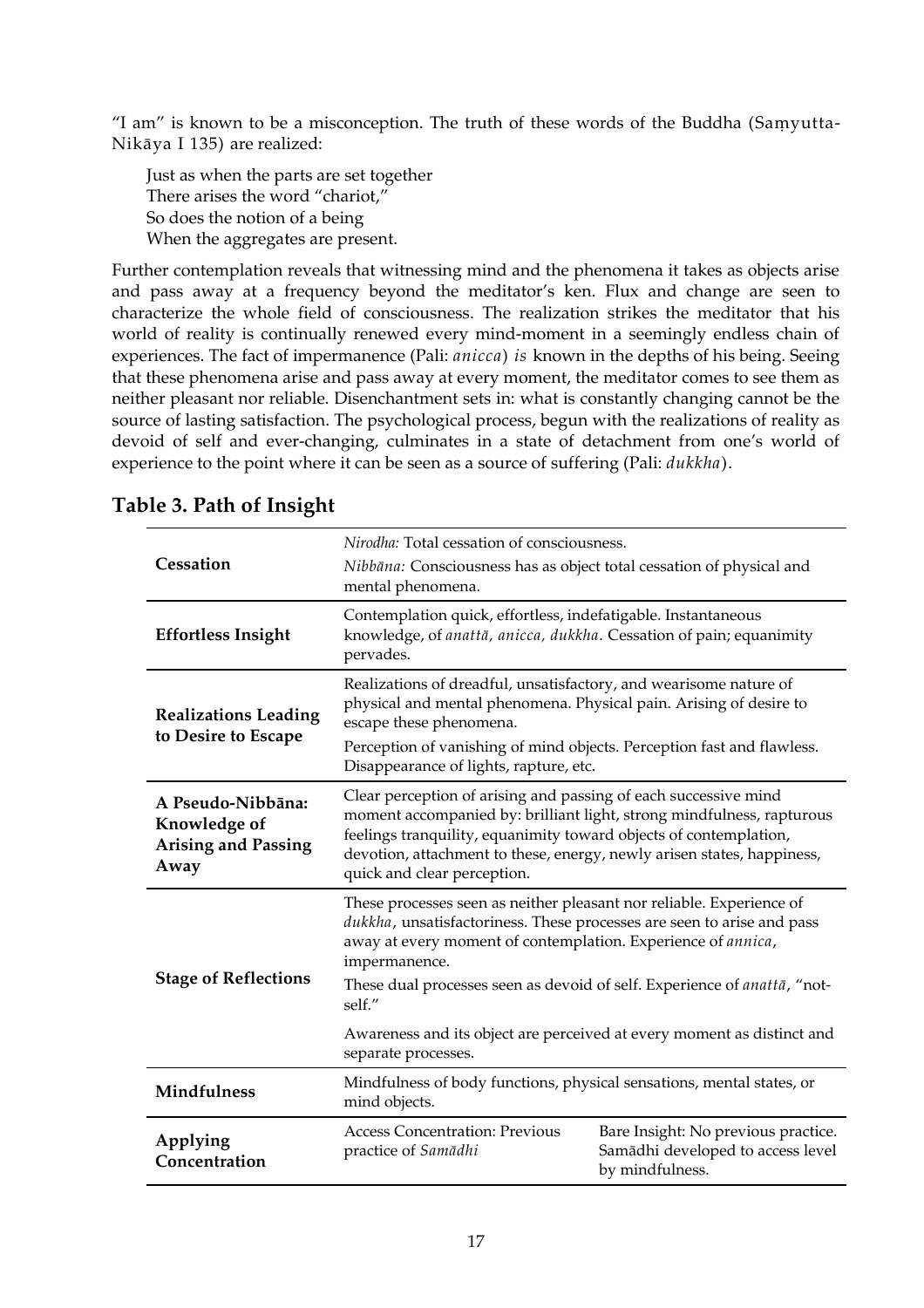## <span id="page-17-0"></span>*"Knowledge of Arising and Passing Away"*

Without any such further reflections, contemplation continues. A stage follows where the beginning and end, of each successive object of contemplation is clearly perceived. With this clarity of perception there arise:

the vision of a *brilliant light* or other form of illumination, which may last for just one moment or longer;

*rapturous feelings* causing goose-flesh, tremor in the limbs, the sensation of levitation, and so on (as described above in the factors of the first jhāna);

a calm *tranquility* of mind and body, making them light, plastic, and easily wielded;

*devotional feelings and faith*, which may take as their object the meditation teacher, Buddha, his Teachings—including the method of insight itself—and the *Sangha*, accompanied by joyous confidence in the virtues of meditation and the desire to advise friends and relatives to practice it;

vigorous and steady *energy* in contemplation, neither too lax nor too tense;

sublime feelings of *happiness* suffusing the whole body, a wholly unprecedented bliss which seems never-ending and motivates the meditator to tell others of this extraordinary experience;

*quick and clear perception of* the phenomena noticed: noticing is keen, strong and lucid and the characteristics of impermanence, non-self, and unsatisfactoriness are understood quite clearly and at once;

*strong mindfulness in* practicing insight so that all successive moments of phenomena present themselves effortlessly to noticing mind;

*equanimity* toward all mental formations: neutral feelings prevail toward the subjects of insight, which proceeds of itself without effort;

a subtle *attachment to* the lights and other factors listed here, and to pleasure in contemplation.

The meditator is elated at the emergence of these ten signs, and may speak out his experiences thinking he has attained enlightenment and finished the task of meditation. Even if he does not think they mark his liberation, he may pause from the task of insight to bask in their enjoyment. For this reason these ten signs are subtitled in the *Visuddhimagga* "the ten corruptions of insight"; it is a pseudo-Nibbāna. The great danger here is in "mistaking what is not the Path for the Path." or in lieu of that, faltering in the pursuit of insight because of attachment to these phenomena. When the meditator, either by himself or through advice from his teacher, realizes these experiences to be a landmark along the way rather then his final destination, he turns his focus of contemplation on them, including his own attachment to them.

Proceeding, the meditator finds that these experiences gradually diminish and the perceiving of objects becomes clearer. The discrimination of successive phenomena becomes increasingly finer; perception is flawless. The perception of objects becomes faster, and their ending or vanishing is more clearly perceived than their arising. Only their vanishing comes to be perceived at every moment of contemplation: contemplating mind and its object are experienced as vanishing in pairs at every moment. The meditator's world of reality seems to be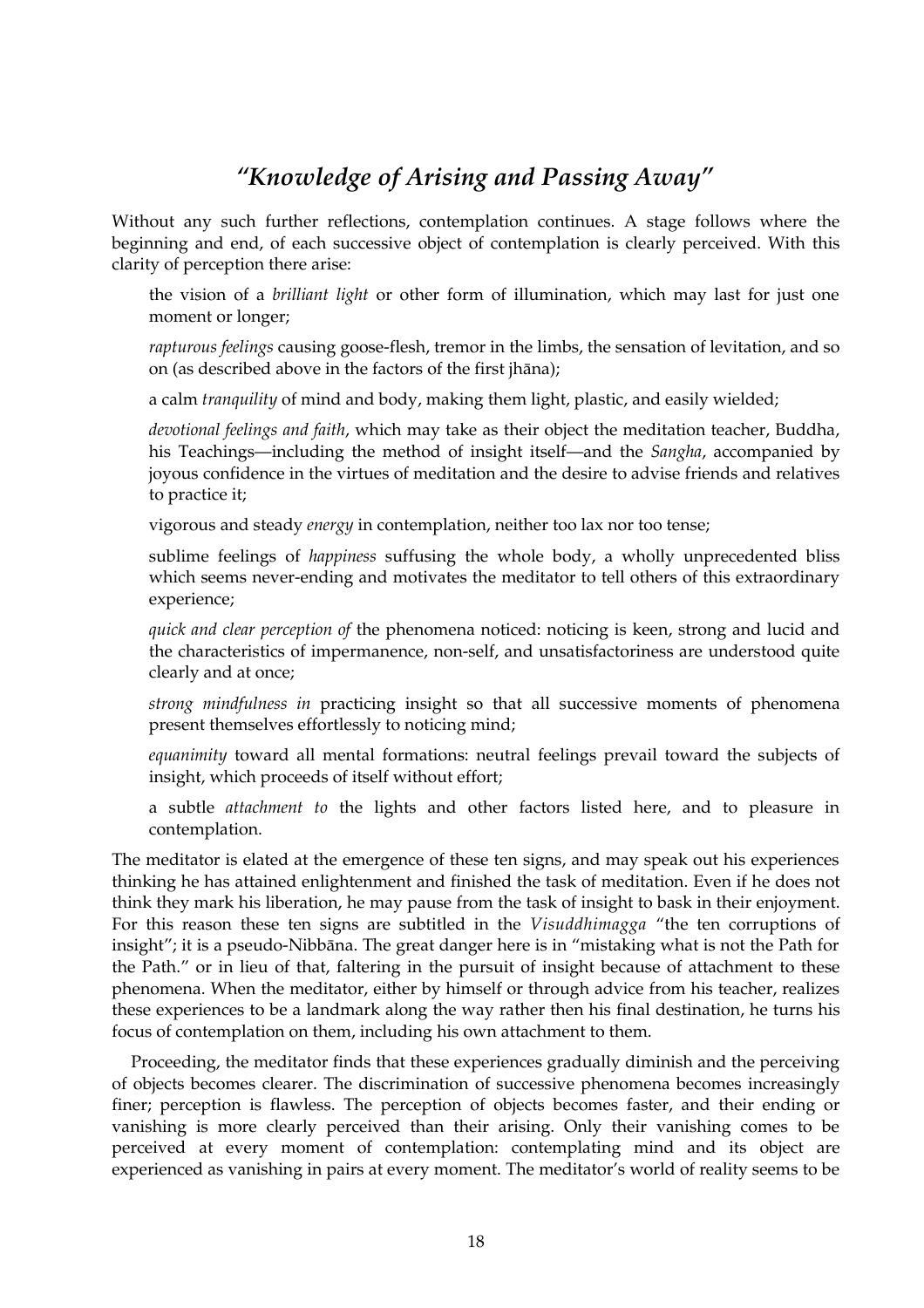in a constant state of dissolution. A series of realizations flow from this experience. The mind becomes gripped with fear and dread; all mental formations are seen to be dreadful in nature. Becoming—i.e. the coming into being of thoughts—is regarded as a state of terror. The occurrence of mental phenomena—ordinarily reckoned a source of pleasure—is seen only as a state of being continuously oppressed, which mind is helpless to avoid.

Then arises realization of the faults and unsatisfactoriness of all phenomena. All mental formations are seen as utterly destitute of any core or satisfaction. In them is nothing but danger. The meditator comes to feel that in all the kinds of becoming there is not a single thing that he can place his hopes in or hold on to. All mental formations—whether the objects noticed or the consciousness engaged in noticing, or in kind of existence brought to mind—appear insipid. In all the meditator perceives, he sees only suffering and misery.

Having known the misery in all phenomena, the meditator becomes entirely disgusted with them. Though he continues with the practice of insight, his mind is dominated by feelings of discontent and listlessness toward all mental formations. Even the thought of the happiest sort of life or the most desirable objects will seem unattractive and boring. He has become absolutely dispassionate and adverse toward the multitudinous field of mental formations, and to any kind of becoming, destiny, or state of consciousness.

Between the moments of noticing, the thought will arise that only in the ceasing of all mental formations is there relief. Now, mind no longer fastens on to formations; the meditator becomes desirous of escape from suffering on account of these phenomena. Painful feelings may arise throughout his body, and he may be unwilling to remain long in one posture. The comfortless nature of mind-stuff becomes more evident than ever; motivation for deliverance from it emerges at the root of his being. With this strong motivation for surcease from mental formations, the meditator intensifies his efforts of noticing these formations for the very purpose of escaping them. Then the nature of these phenomena, their impermanence, the element of suffering, and their voidness of self-will become clearly evident. Also at this stage the meditator's body will usually undergo severe, sharp pains of growing intensity. His whole body and mind will seem a mass of suffering; restlessness may overwhelm his application to insight. But by applying the practice of noticing to these pains, they will come to cease. At this point noticing becomes strong and lucid. At every moment he knows quite clearly the three characteristics of these phenomena, and one of the three will come to dominate his understanding.

Now contemplation proceeds automatically, without special effort, as if borne onward of itself. The feelings of dread, despair, misery, etc. which formerly arose cease. Bodily pains are absent entirely. Both dread and delight in mental objects have been thoroughly abandoned. Exceedingly sublime clarity of mind and pervasive equanimity toward all mental formations emerge. The meditator need make no further deliberate effort; noticing continues in a steady flow for hours without interruption or tiredness. Contemplation proceeds by its own momentum, and insight becomes especially quick and active.

Insight is now on the verge of its culmination; noticing is keen, strong, and lucid. All mental formations are instantly known to be impermanent, painful or without self just by seeing their dissolution. All formations are seen either as limited and circumscribed or as devoid of desirability, or as alien. Detachment from them is at a peak. Noticing no longer enters into or settles down on any formations at all. Then consciousness arises that takes as its object the "signless, no-occurrence, no-formation": Nibbāna. Physical and mental phenomena cease entirely. This moment of realization of Nibbāna does not, in its first attainment, last even for a second. Immediately following, mind reflects on the experience of Nibbāna just past.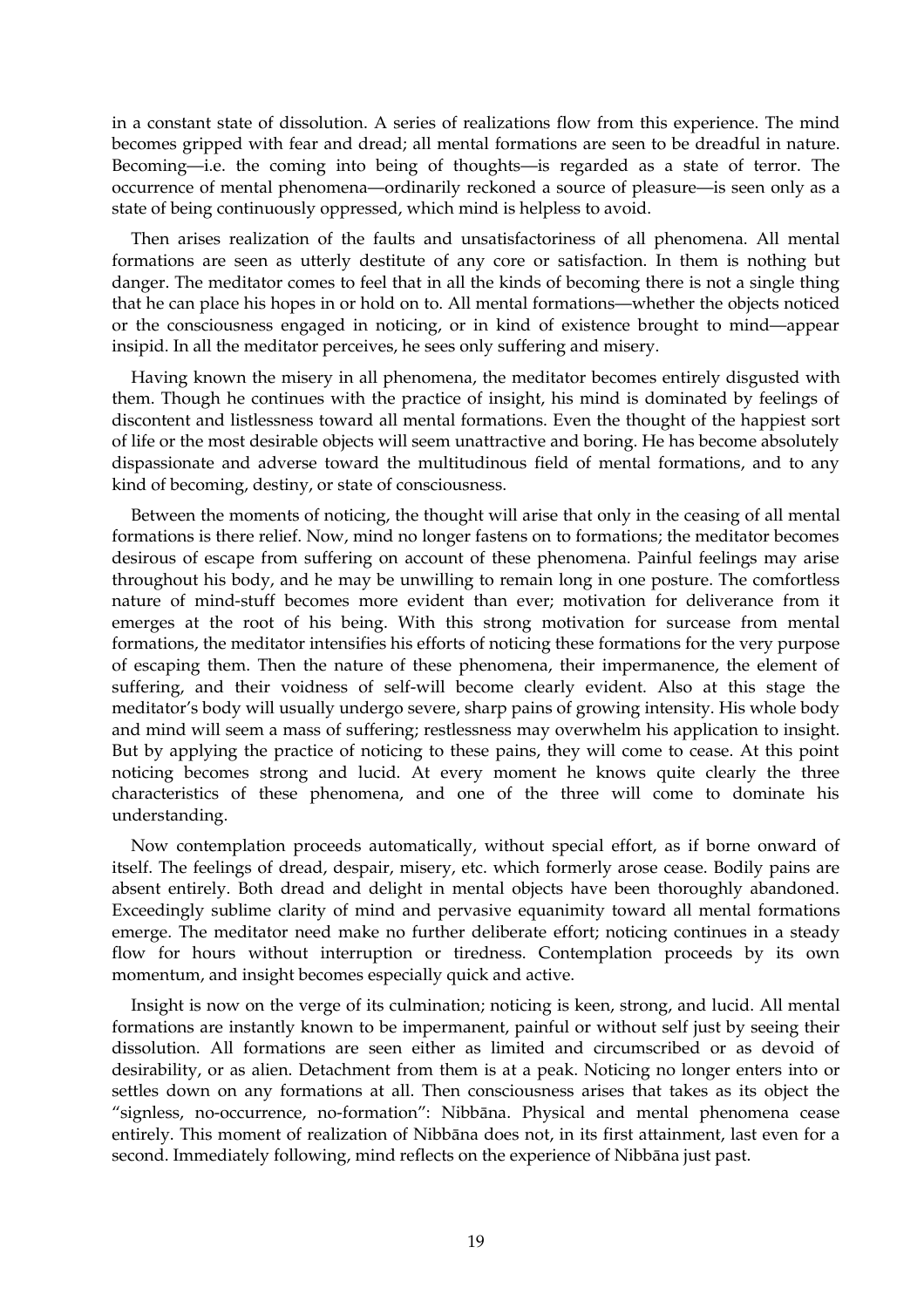#### <span id="page-19-1"></span>*Nibbāna*

The experience of Nibbāna is a cognitive shock of deepest psychological consequence. Its nature is of a realm beyond that of the consensual phenomenal reality from which our language is generated, and so Nibbāna, the unconditioned state, is describable only in terms of what it is not. It is the "Unborn, Unoriginated, Uncreated, Unformed." The word itself is derived from the negative prefix "nir" and the root "vana," to burn, a metaphorical expression for the extinction of all forms of becoming: desire, attachment, and ego. Decisive behavior change follows from this change in consciousness. With the realization of Nibbāna, aspects of ego, or normal consciousness, are abandoned, never to arise again. The path of insight differs significantly from the path of samādhi on this point: Nibbāna destroys "defiling" aspects of ego, hatred, greed, delusion, etc., whereas jhāna suppresses them. Nibbāna makes sīla effortless; in fact, sīla becomes the only possible behavior. Jhāna supplants defilements, but their seeds remain latent in personality as potentialities; on emergence from the jhānic state these acts again become possible as appropriate situations arise.

## <span id="page-19-0"></span>*Levels of Realization of Nibbāna*

There are four levels of realization of Nibbāna, contingent upon the depth of insight attained in approaching it. Persons who have achieved Nibbāna are distinguished according to their level of attainment: The number of times one enters the nibbānic state determines his degree of mastery—i.e., the ability to attain Nibbāna whenever, wherever, as soon as, and for as long as he wants—but is not related to the level of attainment. One can enter Nibbāna with a given level of insight countless times without any change of level. The deeper the development of insight prior to entering Nibbāna, the higher the level of attainment, and the more pervasive the consequent personality changes. The experience of Nibbāna itself is identical at each level of attainment; the difference between levels is reckoned in terms of the consequent permanent loss of ego on emergence from Nibbāna. Entering the nibbānic state is one's "awakening"; subsequent ego loss is one's "deliverance" from bondage to personality. D. T. Suzuki (1957, p. 55) says of the Buddha's prototypic experiences of enlightenment:

The enlightenment feeling affects the whole personality, his attitude toward life and the world. . . , Buddha's experience was not just a matter of feeling which moves on the periphery of consciousness, but something awakened in the deepest recesses of a human being.

The first level is that of Sotāpanna, "Stream Enterer." One becomes a Stream Enterer at the first moment of the first experience of Nibbāna, and remains so until insight deepens to the degree necessary to mark the next level of attainment. The "stream" entered is that leading to the total loss of ego, the cessation of all becoming. This final liberation, it is said, is sure to occur "within seven more lifetimes." At this first level the following strata of personality traits and attitudes drop away: greed for sense desires and resentments strong enough to produce anxiety; greed for one's own gain, possessions, or praise strong enough to cause inability to share with others; failure to perceive the relative and illusive nature of what seems pleasurable or beautiful; the misapprehension of permanence in what is impermanent (anicca); and of self in what is devoid of self (*anattā*)*;* adherence to mere rites and rituals, and the belief that this or that is "the Truth"; doubt or uncertainty in the utility of the path of vipassanā; lying, stealing, sexual misconduct, physically harming others, or earning a livelihood at the expense of others.

When insight deepens so that the realizations of dukkha (suffering), anattā, or anicca more fully pervade one's being, there comes a quantum-level intensification of insight: Nibbāna is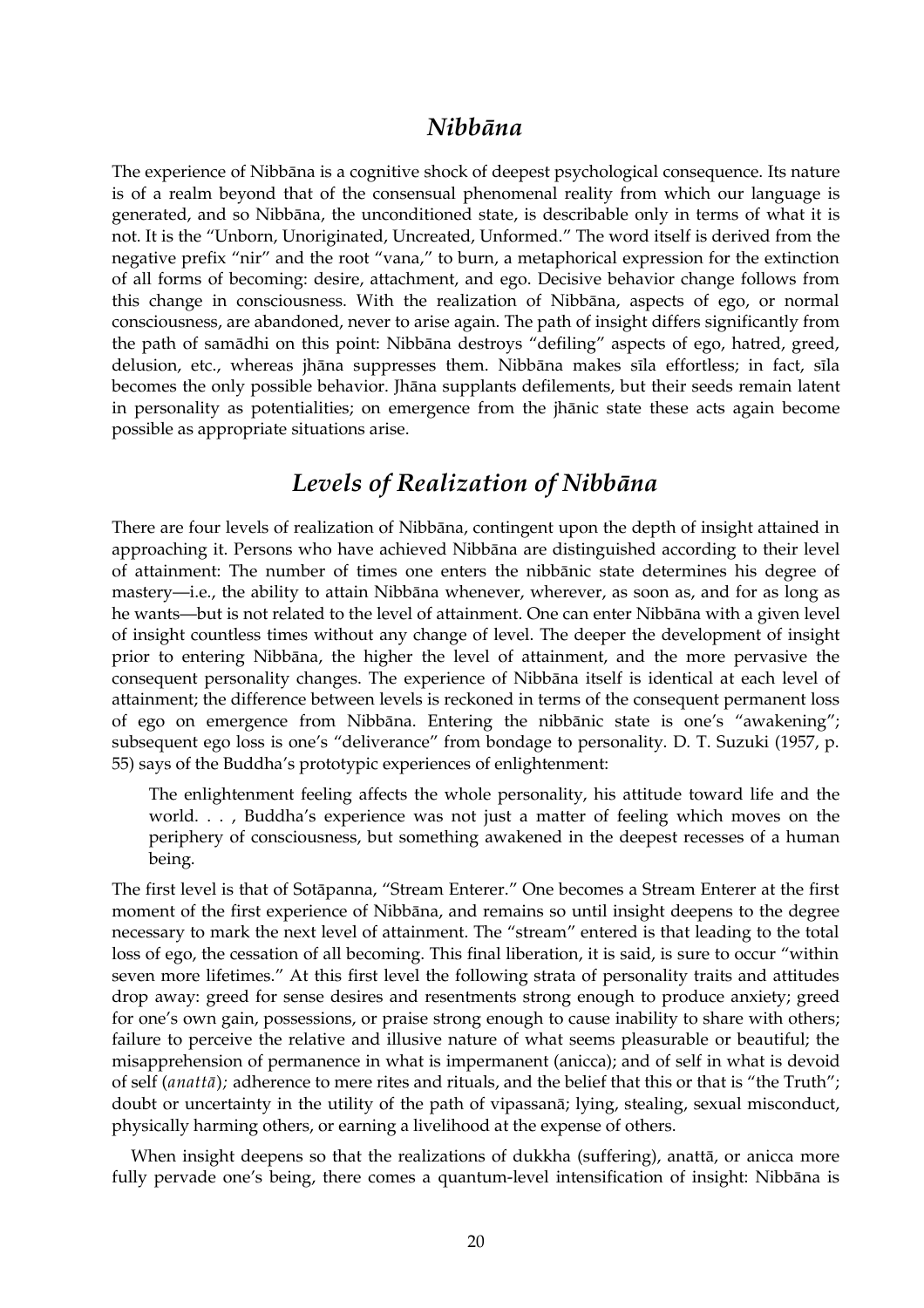now attained at a level where both greed for sense desires and ill will become attenuated. One is now a *sakadāgāmi* "Once-Returner," who will be fully liberated in this lifetime, or will be reborn only once more within the world of five-sense experience; any future rebirth will be on higher planes. Added to the elements of ego abandoned with Stream Entry are gross feelings of desire for sense objects, and strong resentment. The intensity of experiences of attraction and aversion undergoes a diminution: one can no longer be strongly impelled toward or put off by any phenomena; sex, for example, loses its appeal, though it might still be engaged in for procreation. An impartial attitude toward any and all stimuli is typical.

At the next quantum-level intensification of insight, both greed for sense desires and ill will are abandoned without remainder. What was diminished on attaining to Once-Returner is now wholly extinguished. One's status becomes *anāgāmi*, "Non-Returner," who no longer is reborn in the world of five-sense experience, but will reach the final state of Nibbāna in a realm of great purity, the so-called 'Pure Abodes' *lsuddhāvāsa*. In addition to previously abandoned ego elements, the last remaining residual propensities for greed or resentment drop away. All aversion to worldly states such as loss, disgrace, pain, or blame ceases. Malicious motivation, volition, or speech becomes impossible – one can no longer even have a thought of ill will toward anyone; the category of "enemy" vanishes from thinking, along with that of "dislike." Similarly, even the subtlest desire for sense objects disappears. Sexual activity, for example, is now extremely unlikely, because feelings of craving or lust are extinguished. Equanimity prevails toward all external objects; their valence to the Non-Returner is absolutely neutral.

The final and full maturity of insight results in overcoming all fetters of ego, and the dissolution of any subjective meaning in the consensual conceptual universe. One is now an *arahat*, a "Fully-Realized Being" or saint. He is absolutely free from suffering and from the generation of any new karma. Having no feelings of "self," any acts will be purely functional, either for maintenance of the body or for the good of others. There remains not a single unabandoned internal state from one's past owing to which thoughts of greed, hatred etc. could come to mind. All past deeds are erased, as is all future becoming; only pure being remains. The last vestiges of ego relinquished in this final stage include: all feelings of approval for or desire to seek the worldly states of gain, fame, pleasure or praise; any desire for even the bliss of the material or formless jhānas; mental stiffness or agitation, covetousness of anything whatsoever. The least inherent tendency toward an unvirtuous thought or deed is literally inconceivable. From the level of arahat the validity of the noble truths of impermanence, suffering, and nonselfhood is evident at every moment. Wei Wu Wei (1968, p. 61) says of the meaning of suffering from this level of consciousness:

When the Buddha found that the he was Awake ಞ it may be assumed that he observed that what hitherto he had regarded as happiness, as compared to suffering, was such no longer. His only standard henceforward was *ananda or* what we try to think of as bliss. Suffering he saw as the negative form of happiness, happiness as the positive form of suffering, respectively the negative and positive aspects of experience. But relative to the noumenal state which now alone he knew, both could be described as *dukkha* (suffering). *Dukkha* was the counterpart of *sukha* which implied "ease and well-being," ಞ to the Buddha nothing phenomenal could appear to be *sukha* although in phenomenality it might so *appear* in contrast to *dukkha.*

Understanding the truth of non-self for an arahat is more straightforward. Suzuki (1958, p. 293) puts it simply: when one attains that level he finds "by immediate knowledge that when one's heart was cleansed of the defilements of the ordinary ego-centered impulses and desires, nothing was left there to claim itself as ego-residuum." Impermanence is perceived at the primary stage of cognition. For an arahat, perception in vipassanā is perfected: he is a witness of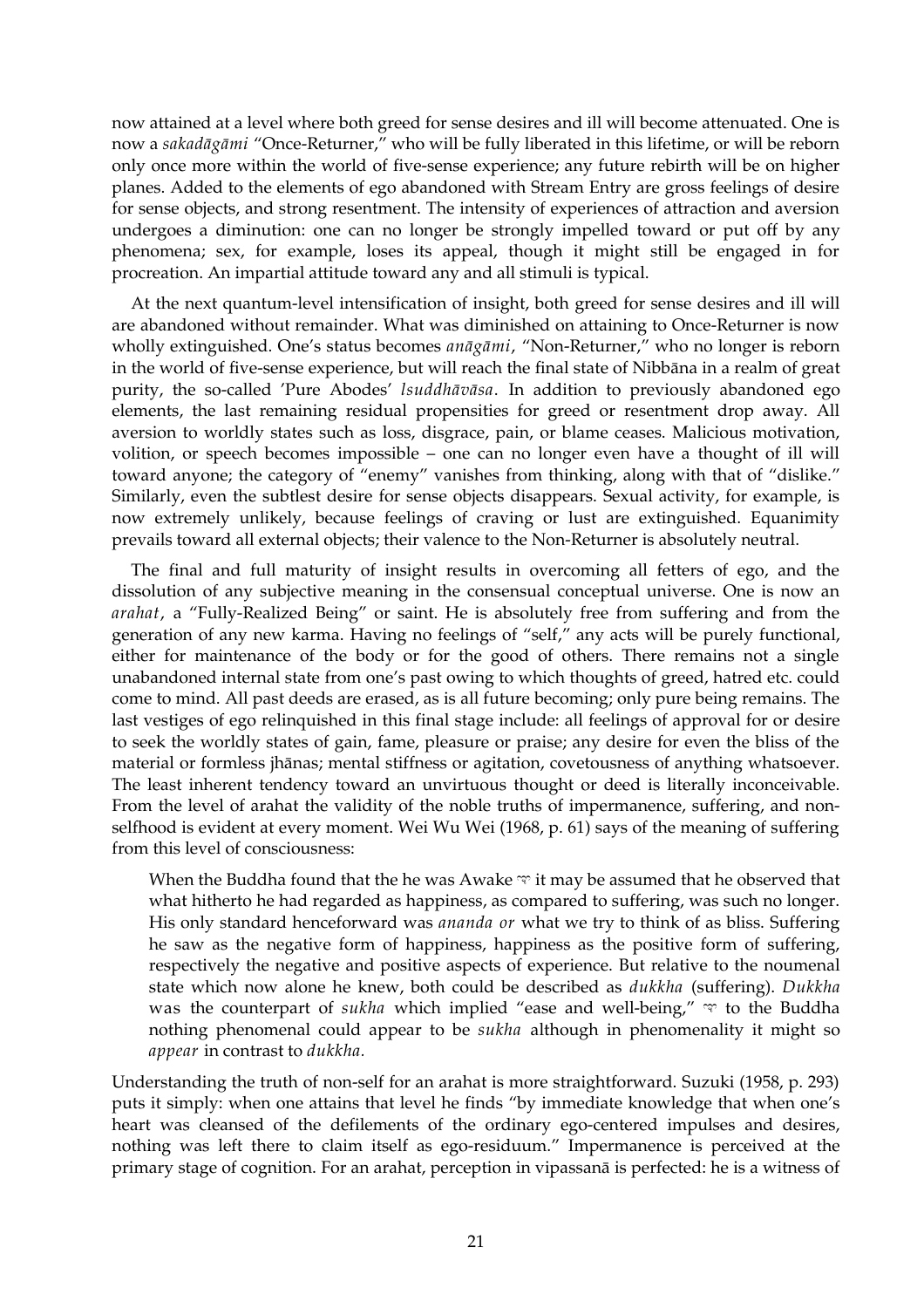the most minute segments of the mind's working, the chain of mind-moments. According to this tradition, the Buddha witnessed  $17 \times 10^{21}$  mind-moments in the "wink of an eye," each one distinct and different from the one preceding and the one following it. Like him, the arahat sees that elementary constituents of the flow of consciousness are changing at every moment. Nothing in the universe of one's mind is constant, and one's external reality follows from one's internal universe. Nowhere, then, is there any stability or permanence.

#### <span id="page-21-0"></span>*Nirodha*

There is a state apart from Nibbāna, little known in the West, called *nirodha*, cessation. In Nibbāna, awareness has as its object the cessation of consciousness: in nirodha, awareness ceases altogether, though only temporarily for the duration of this state. It is the absolute cessation of consciousness and its concomitants. Nirodha is accessible only to a Non-Returner or an arahat who has also mastered all eight jhānas. Neither a Stream Enterer nor a Once-Returner has relinquished enough strata of ego to muster the super-concentration required for nirodha, in the access process to this state of total non-occurrence even the slightest residuum of sense desire will be an obstruction.

The path to nirodha entails the practice of vipassanā using as a base each jhāna in succession up to the eighth, neither-perception-nor-non-perception. With the cessation of this last state of ultra-subtle consciousness, one enters nirodha. Cessation is "differently real," all the data of our experience of reality, even the most sublime states, being absent. Although nirodha can last for up to seven days of the human time-rhythm, there is no time sequence in the state itself: the moment immediately preceding it and that immediately following it are experienced as of immediate succession. The limit of seven days given for the duration of nirodha may be due to its unique physiology: heart-beat and normal metabolism, it is said, cease along with consciousness though metabolic processes continue at a residual level so that the meditator's body can be distinguished from a corpse. Prior to entering this state the meditator must set a predetermined length of time for staying in it. On emergence, he will go through the jhānas in reverse order to normal consciousness. At the eighth jhāna, awareness resumes; at the third, normal bodily function; at the first, discursive thought and sense perception.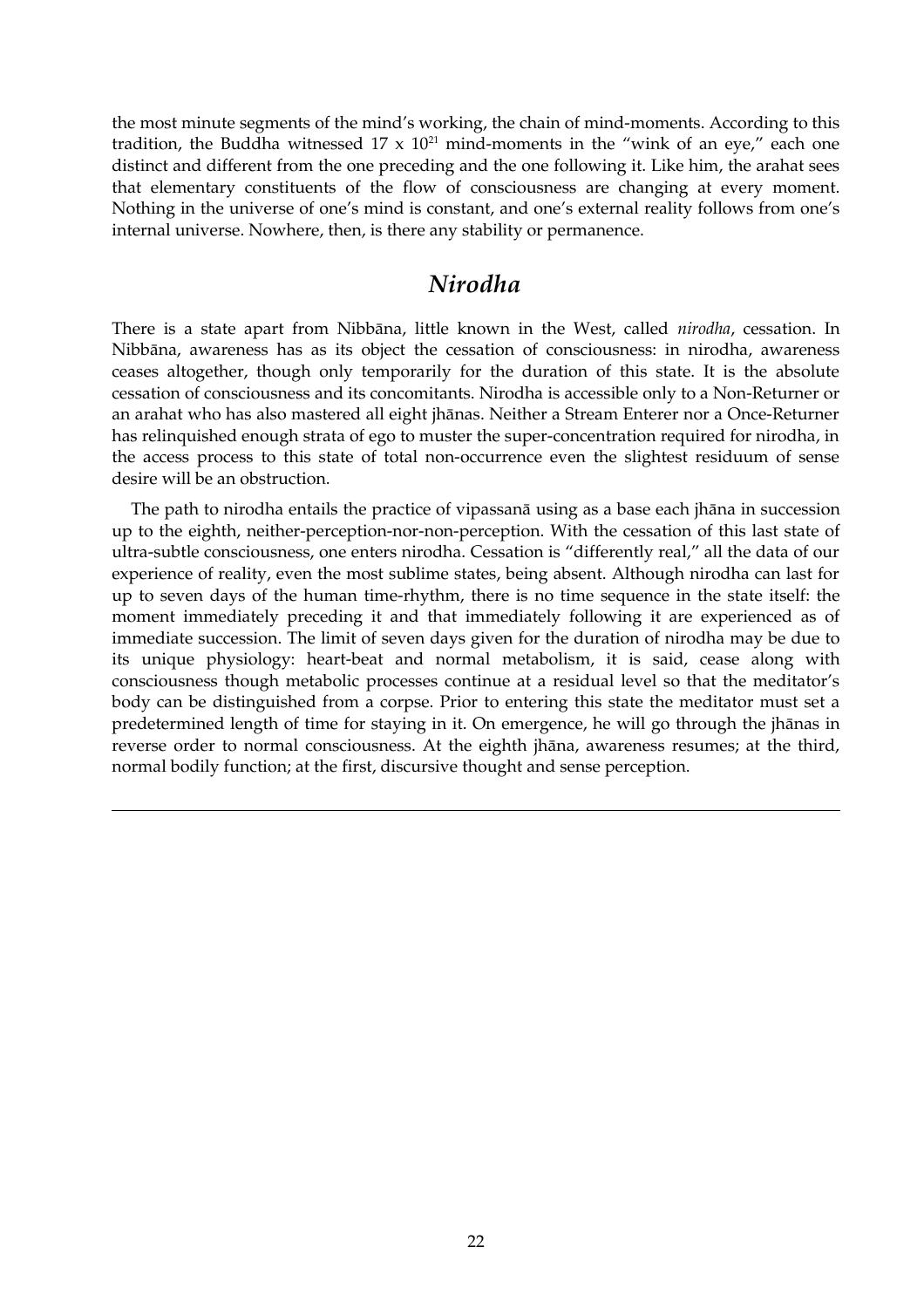## <span id="page-22-1"></span>**The Two Paths: Their Highest Extremes**

At their highest extremes, the path of samādhi through the jhānas and the path of insight to nirvana tend to meet. But between these ultimate states of rarefied consciousness there remain extremely subtle but crucial differences. The seventh jhāna is a state of awareness of consciousness that has no object: no-thing-ness. In the eighth jhāna the consciousness of nothing-ness cannot even be said to be operative, but yet remains as a latent function, and so cannot be said not to exist: this is the realm of neither-perception-nor-non-perception. At Nibbāna the final extinguishing of consciousness begins, with a state that is the awareness of no consciousness at all. This process of extinguishing culminates in nirodha, where there is no awareness whatsoever. The attainment of even the highest jhānas does not on emergence necessarily affect normal ego function, while the experience of Nibbāna irrevocably alters ego function:

These different paths mark two extremes on a continuum of exploration and control of mind. One who could marshal enough one-pointedness to attain, say, the formless jhānas might easily attain the nibbānic state should he choose to turn his powerful concentration ability to watching his own mind. And, conversely, one who had entered the nibbānic state might well possess a mind so indifferent to hindrances and distractions that should he choose to focus on a single object of awareness, he would readily enter and proceed through the jhānic levels. Thus those beings who have traversed these distinctly different paths to their highest extremes may no longer belong solely to one, but rather to both. With full mastery of either samādhi or insight, the other is readily attainable, the distinction between meditation avenues melts. As the *Zenrin* puts it:

From of old there were not two paths "Those who have arrived" all walked the same road.

## <span id="page-22-0"></span>*The Buddha's Map: Implications For Research*

In an earlier article (1971) I proposed a comparative study of meditation techniques to see whether differences in technique are psychophysiologically consequential. This elaboration of the Buddha's ancient system can be a step toward that investigation, by serving as the framework for a grid and gradient in psychophysiological studies of those techniques. Dalal & Barber (1969), in reviewing studies of yogis, concluded that "yogic samādhi" is an hypothesized ASC as yet inadequately denoted and without objectively verifiable criteria; the Buddha's map of MSC can be seen as a model for research meeting Barber's methodological requirements. The *Visuddhimagga* is unique in the orderly fashion in which it delineates MSC along both psychological and physiological parameters (see [Table 4\)](#page-24-0); the distinct levels of MSC shown can be conceptualized as the ledges of a psychophysiological step-function (see Ashby 1970). Though this psychophysiological cartography of MSC is by no means complete, it gives enough key landmarks in these realms of mind to serve as a skeleton on which one might hang amplifications.

The initial stage in either path is access concentration. The major psychological indicators of the access level are an initial stilling of the mind, qualitatively distinct from normal consciousness though thoughts and sensory perceptions remain; visions and bright lights; feelings of rapture, happiness, and bodily lightness. It may be that the bulk of EEG studies of meditation have been of subjects at this level, and that the state most often produced by alphawave feedback devices with normal subjects resembles access concentration: Kamiya (1969)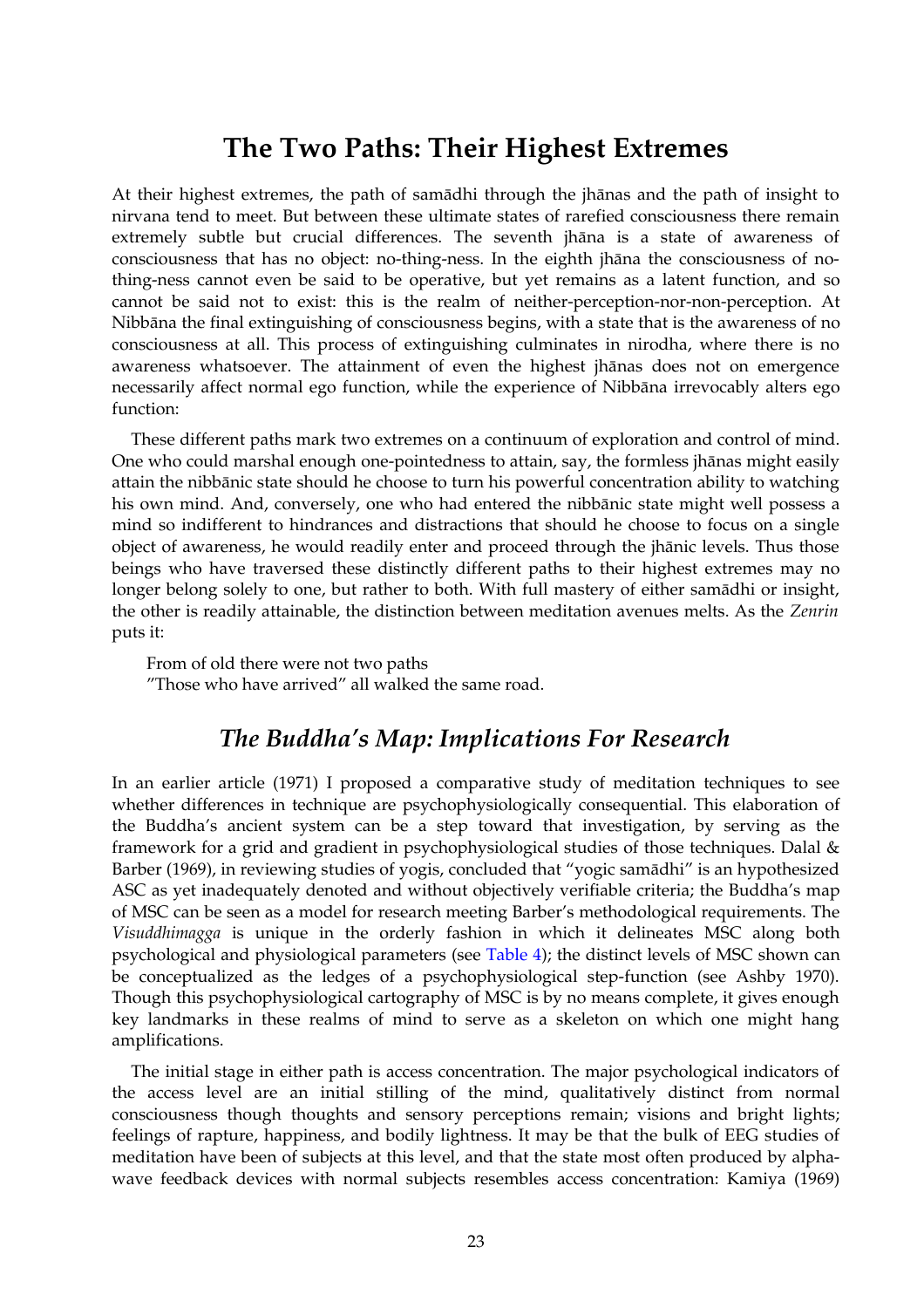describes the "alpha state" as "a general calming down of the mind". My own experience as a subject in an alpha-feedback experiment at Harvard Medical School was that when I was emitting a more or less sustained train of alpha my consciousness was at a level of "access to access concentration". That is, my mind was not so stilled as to be at the level of access concentration, but it was qualitatively more calm compared to its normal state; there were feelings of bliss, quiet rapture, and contentment while thoughts floated by. Had I entered full access, the alpha perhaps would have gotten stronger. In a study of the subjective states associated with alpha activity, Brown (1970) found greatest enhanced alpha to be related to narrowing of perceptual awareness and pleasant feeling states – two fundamental components of access concentration. Both yogis practicing samādhi and zazen meditators produce alpha and sometimes theta (Anand et al. 1961, Kasamatsu & Hirai 1969), but in no study thus far has there been a scale used for judging the level of absorption the subject had attained.

## <span id="page-23-0"></span>*Psychophysiological Measures*

When appropriate studies are done, alpha giving way to theta may be found associated with jhānas above the level of access as well as with skilled practice of insight techniques like zazen, where mastery of concentration at the access level seems to be an adjunct. Theta may be associated both with the higher jhānas and the later stages of insight; delta may accompany the higher jhānas and Nibbāna, and nirodha may even be marked by a subdelta EEG. One might anticipate a discrepant pattern of measures like brain-wave changes comparing concentration and insight techniques, the former becoming slower through the jhānas, the latter leveling off at access level with a quantum leap at Nibbāna. Within the jhānas and the stages to Nibbāna, there may be unique and distinct shifts in patterns of psychophysiological measures at any given stage e.g., excitation due to rapture at the access level may produce an increase in heart rate while EEG shows alpha or even theta waves. But generally speaking metabolic indicators such as oxygen consumption, cardiac output, heart rate, and respiration rate should decrease as mind becomes progressively stiller, as is suggested by Elmer Green's (Green, Green & Walters 1970) "psycho physiological principle":

Every change in the physiological state is accompanied, by an appropriate change in the mental-emotional state, and conversely, every change in the mental-emotional state, conscious or unconscious, is accompanied by an appropriate change in the physiological state.

On attaining the first jhāna, the meditator should experience cessation of all discursive thoughts other than that of the primary object; loss of awareness of all sensory stimuli; intense rapture, bliss, and fixity of mind in the state itself. Behaviorally this internal state should be verifiable to investigators in the meditator's failure to react in any way to external sensory inputs. Ortne-Johnson found that meditators habituated more quickly than non-meditating controls. Tests of habituation in Indian yogis practicing samādhi have shown that they fail to respond to external sounds at all (Anand et al. 1961)—an indication that the subjects were at least at the first level of jhāna.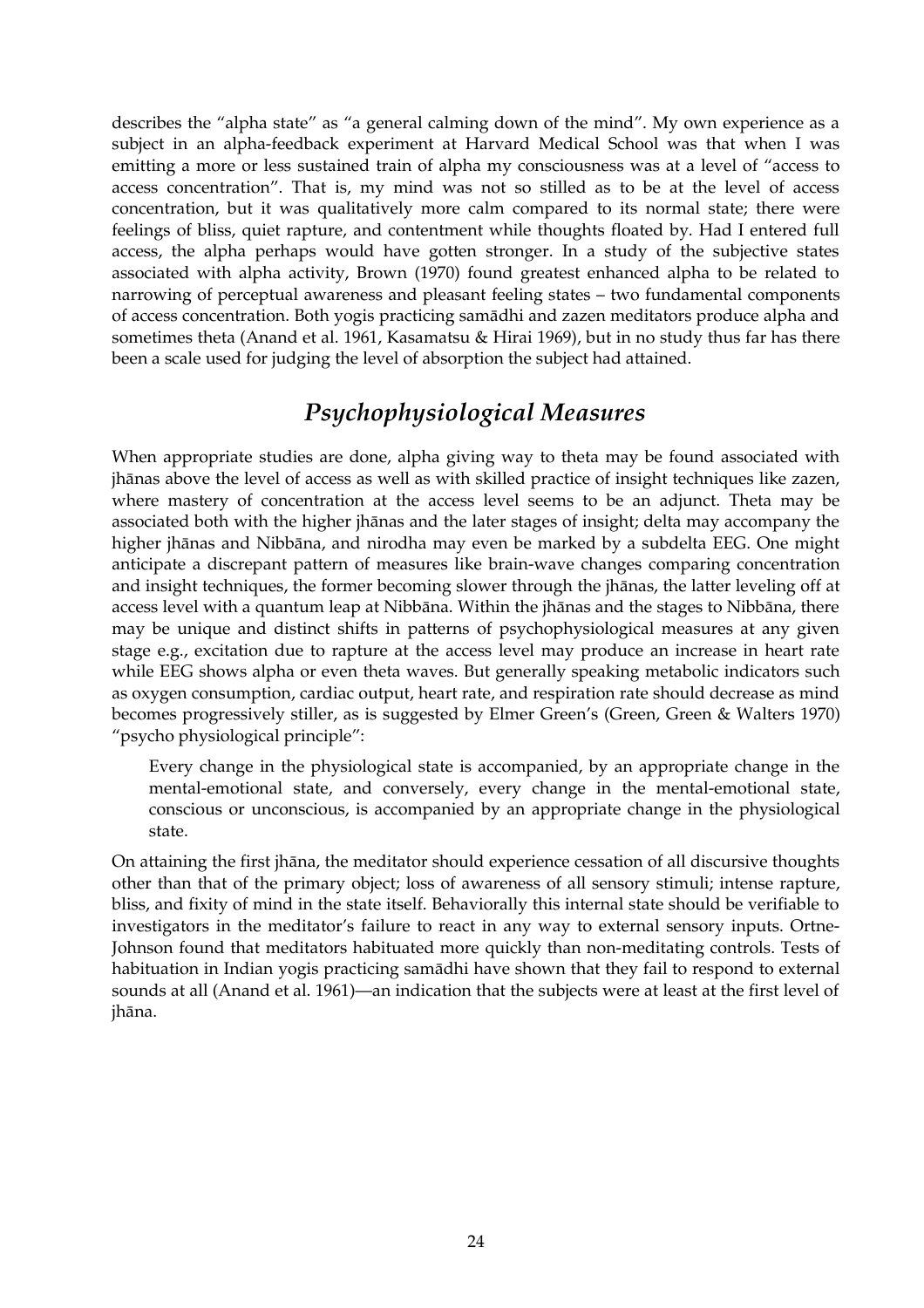| PATH OF JHANA<br>Subjective Landmarks                                                                                                                                                                                                         | <b>OBJECTIVE</b><br>Measures                                                                                   | PATH OF INSIGHT<br>Subjective Landmarks                                                                                                                                                                                                                        |                                                                                                           |
|-----------------------------------------------------------------------------------------------------------------------------------------------------------------------------------------------------------------------------------------------|----------------------------------------------------------------------------------------------------------------|----------------------------------------------------------------------------------------------------------------------------------------------------------------------------------------------------------------------------------------------------------------|-----------------------------------------------------------------------------------------------------------|
| Jhāna 8.<br>Neither-perception nor.<br>Non-perception                                                                                                                                                                                         | Shut-down of<br>metabolic function;<br>"near-death"<br>metabolism                                              | Nirodha: total cessation<br>of experience; neither<br>knower nor object.                                                                                                                                                                                       | Nibbāna: cessation of<br>awareness as primary<br>object; no awareness of<br>physical/mental<br>phenomena. |
| Jhāna 7.<br>Awareness of Nothingness                                                                                                                                                                                                          | Metabolism bare<br>minimum                                                                                     | Effortless insight.<br>Instantaneous awareness of mind-moments;<br>fatigueless energy; equanimity; cessation of pain.                                                                                                                                          |                                                                                                           |
| Jhāna 6.<br>Awareness of Infinite<br>Consciousness                                                                                                                                                                                            |                                                                                                                | Desire to escape physical/mental phenomena<br>Realization of dreadfulness of mind-moments;<br>physical pain.                                                                                                                                                   |                                                                                                           |
| Jhāna 5.<br>Awareness of Infinite Space                                                                                                                                                                                                       |                                                                                                                | Pseudo-Nibbāna rejected.<br>Clear perception of end of mind-moments; lights,<br>rapture, etc. vanish.                                                                                                                                                          |                                                                                                           |
| Jhāna 4.<br>Equanimity and one-<br>pointedness; cessation of<br>feelings of pleasure, bliss.                                                                                                                                                  | Cessation of breath<br>Concentration<br>impervious to any and<br>all distractions                              | Pseudo-nirvana.<br>Clear perception of arising and passing of mind-<br>moments; accompanied by<br>bright light(s), rapture, happiness, tranquility,<br>devotion, energy, strong mindfulness,<br>equanimity toward mind-objects; attachment to<br>these states. |                                                                                                           |
| Jhāna 3.<br>Feelings of bliss, one-<br>pointedness, and<br>equanimity; rapture ceases.                                                                                                                                                        |                                                                                                                |                                                                                                                                                                                                                                                                |                                                                                                           |
| Jhāna 2.<br>Feelings of bliss, one-<br>pointedness, and rapture; no<br>thoughts of primary object                                                                                                                                             | Decreasing metabolic<br>indicators: heart rate,<br>cardiac output,<br>respiration rate etc.                    | Reflections.<br>Awareness and its objects seen as distinct<br>processes; experience of impermanence,<br>unsatisfactoriness, and impersonality of mental<br>functions.                                                                                          |                                                                                                           |
| Jhāna 1.<br>Continuous, sustained<br>concentration on primary<br>object; accompanied by<br>feelings of rapture and bliss,<br>one-pointedness; thoughts<br>hindering concentration,<br>sensory perception, and<br>awareness of pain all cease. | No response to<br>external inputs;<br>habituation.<br>Mindfulness:<br>non-habituation to<br>external stimulus. | Mindfulness.<br>All sensory stimulus and thoughts (mind-<br>moments) register in awareness.                                                                                                                                                                    |                                                                                                           |
| Access concentration.<br>Primary object dominant<br>thought interspersed with<br>other thoughts, hindrances<br>to concentration tentatively<br>overcome: awareness of<br>sensory inputs and body                                              | Alpha, theta states                                                                                            | Access concentration.                                                                                                                                                                                                                                          |                                                                                                           |

# <span id="page-24-0"></span>**Table 4: Psychophysiological Landmarks of MSC**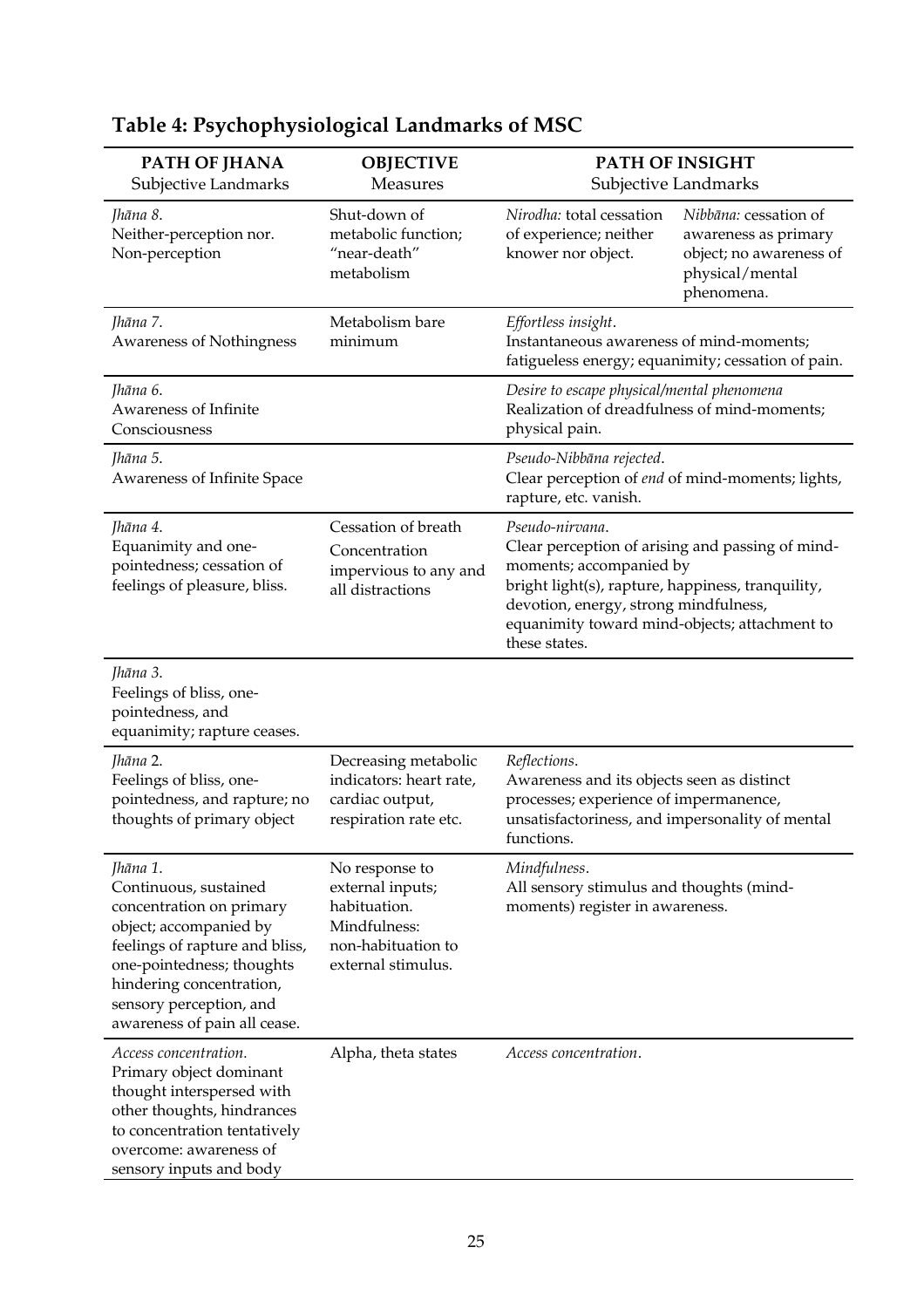| PATH OF JHANA                                                                                                        | <b>OBJECTIVE</b> | PATH OF INSIGHT      |  |
|----------------------------------------------------------------------------------------------------------------------|------------------|----------------------|--|
| Subjective Landmarks                                                                                                 | <b>Measures</b>  | Subjective Landmarks |  |
| states remains; feelings of<br>rapture, happiness, flashes of<br>lights and visions; sensation<br>of body lightness. |                  |                      |  |

The successive transitions upward from first jhāna until the fourth are difficult to discriminate. Subjectively the change undergoing in transition from first to second is primarily the disappearance from awareness of the primary object or any discursive thinking whatever. From second to third the feelings of rapture fall away, replaced by an attitude of equanimity. On ascending to the fourth jhāna all feelings of bliss cease, leaving only equanimity and onepointedness; breath is said to cease, and the meditator is utterly impervious to any distraction. Just as the mind becomes more still at each higher jhāna, so with respiration, until at the fourth jhāna breath is said to cease altogether. Whether or not breath actually ceases remains an empirical question; it may be found that breath in the higher jhānas actually becomes very shallow and slows, say, to a rate of one every minute, and so might *seem* to cease. One of the few studies to date of yogis practicing samādhi meditation found an extreme slowing of respiration rate to 4 to 6 per minute in some subjects (Bagchi et al. 1971). The jhānas with their accompanying progressive respiratory quiescence constitute what Wallace (1970, 1971) calls the "fourth state of consciousness," and describes as "a wakeful hypometabolic physiologic states." On the basis of physiological studies of practitioners of "transcendental meditation"—a concentration technique—he postulates a shift in the cellular metabolization of oxygen which would allow breathing to become still, perhaps ultimately to the point of cessation. The formless jhānas—i.e., fifth through eighth—differ from the fourth not in factors of consciousness but in the degree of refinement of those factors as well as in primary object. At the eighth jhāna mind function is stilled to its most subtle extreme. The same can be expected from metabolism.

The path of insight is distinguishable at inception from concentration techniques: at its initial stages the insight meditator is mindful of each successive thought or sensation and so does not habituate (see, e.g., the study of zazen-an insight technique-by Kasamatzu & Hirai 1969). The next major landmark is the stage of "Knowledge of Arising and Passing Away" of mindmoments, the pseudo-Nibbāna. The insight meditator will experience at this point any or all of these signs: visions of brilliant lights, feelings of rapture, tranquility, devotion, energy, and happiness; quick, clear perception, strong mindfulness and equanimity in the practice itself; and attachment to this state. There are no necessary physiological concomitants of this stage, though some may be discovered such as alpha or a quickened heartbeat. Nor are there any in the following phases of realization, where the dissolution of each mind moment is clearly perceived, and the indicators of the previous stage fade. But accompanying the ensuing series of realizations about the wearisome and dreadful nature of these phenomena and the arising of the desire to escape them, sharp pains frequently rack the meditator's body. These pains cease only at the next phase, where equanimity prevails. At this point contemplation is effortless, and the meditator can continue for hours or days without fatigue.

Not until the end of the path of insight is it likely to be most fruitful for psychophysiologic studies. On entering the nibbānic state, awareness takes as its object non-awareness. This blackout of consciousness entails all the metabolic shutdowns of the eighth jhāna, perhaps to an even more marked degree. On ascension to nirodha, awareness ceases totally, as does metabolic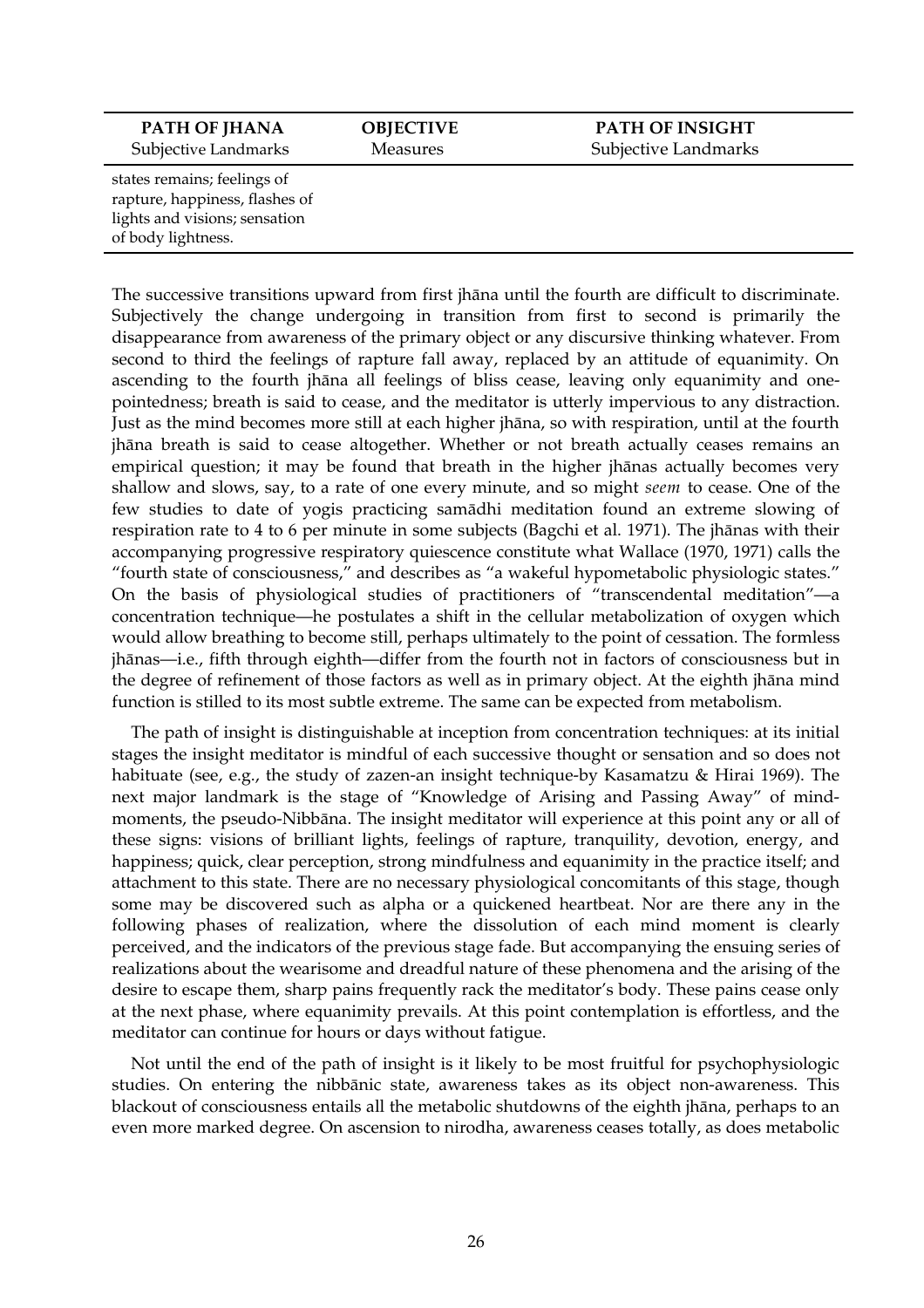functioning.<sup>[7](#page-26-1)</sup> Heartbeat is said to stop as well as all organic systems; according to the *Visuddhimagga* the only distinctions between a corpse and the body of one in nirodha is that the latter remains warm and does not decompose. As with the breath rate, the actual degree of slowing of heart rate awaits empirical verification.<sup>[8](#page-26-2)</sup> The "seven days" traditionally set for the duration of this state suggest a metabolically determined limit in nirodha for bodily maintenance. Similarly phenomena of a "survived death" under rare circumstances have been reported in patients clinically dead on the operating table, and in some persons struck by lightning, who have revived and recovered fully (Taussig 1969).

In almost every school and tradition the specifics of these higher states are not regarded as suitable subjects for teaching. As realities they transcend words; being inexpressible, they are to be experienced rather than discussed; thinking mind hinders realization. Detailed maps of the psychophysiology of these states can take their major landmarks from traditional sources like the *Visuddhimagga*, but data on the intricacies of mind-body topography in MSC and HSC will have to come from thoroughgoing research.

There is a paradox in seeking suitable subjects for the studies that might develop in this area; those nations with the required affluence and technological sophistication generally lack the traditions and schools that produce people developed enough in meditation to be worthwhile testing. One exception is Japan, where the Zen Institutes have pioneered in psychophysiological studies of zazen (see, e.g., Akishige 1970). But the largest untapped pool of potential subjects extends from the Middle East eastward throughout Asia outside the Communist nations, among Sufis or Muslim fakirs, the yogis of India, Tibetan lamas, and Buddhist monks. A further complication is that those who have developed greatest familiarity with MSC are the least likely to speak of their own attainments, except with deprecation. If they are to be tested in psychophysiological labs, they must be approached with the utmost discretion. In the West, for the most fruitful studies of MSC it is not the students of the numerous rapidly proliferating techniques who should be tested, but rather their masters.

## <span id="page-26-0"></span>*Maps of Consciousness in Perspective*

This exposition, based on Buddha's map of MSC, may be an aid to those who seek to formulate theories or conceptualize and design research in this area. This was my intent. Those who, through personal practice are themselves exploring these states may or may not find these thoughts or this map helpful. The work of *sadhana* is often amorphous, its delimitation fluid, and the stages of progress as intricate as one's life experience. There is as much variety in paths to higher states of being as there are persons on the path; any one map does not necessarily apply to a given person's situation. There is a sufi saying, "He who tastes knows." In the words of Meher Baba (1967, p. 191):

<span id="page-26-1"></span> $7$  The ascension through insight into nirvana can be seen as the psychophysiological analog of Heisenberg's Uncertainty Principle, that consciousness mediates and affects the object it observes. Nirodha is the penultimate case; when consciousness observes itself, the process culminates in the cessation of consciousness.

<span id="page-26-2"></span><sup>&</sup>lt;sup>8</sup> Investigations of "heart stoppage" thus far have studied hatha yogis using effortful breath and muscle manipulation, not meditators (e.g., Wenger et al. 1961). One patient in California reportedly slowed his heart to a standstill for approximately 5 seconds—his method was merely relaxing (McClure 1959). When Swami Rāma demonstrated a 17-second fibrillation of his heart for Elmer Green (*Green, Green &* Walters 1971) through a "solar plexus lock," the Swami commented that he knew another way to stop his heart which involved a "hibernation-like" state, though he wasn't prepared to demonstrate it at the time.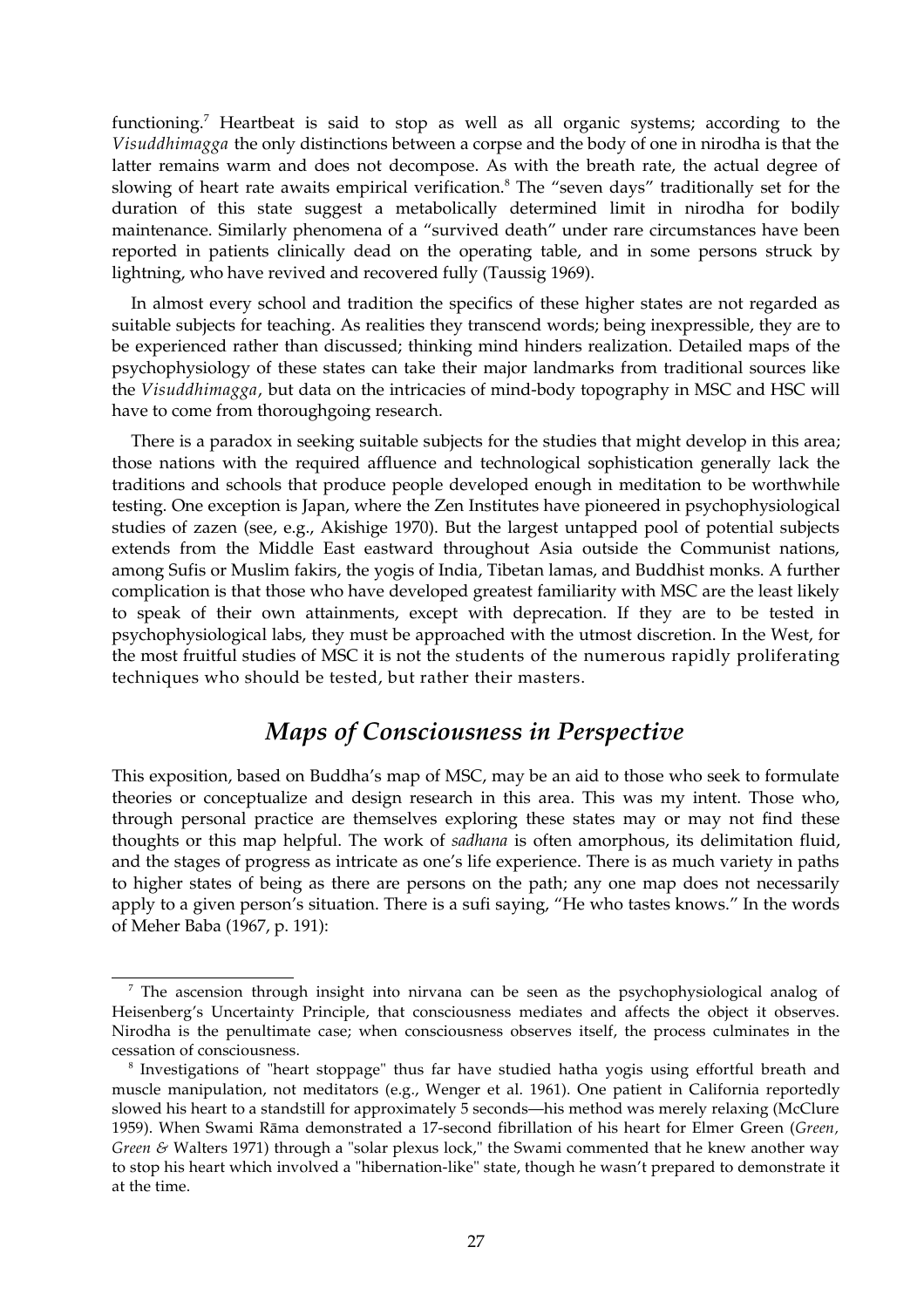In the spiritual life it is not necessary to have a complete map of the Path in order to begin traveling. On the contrary, insistence upon having such complete knowledge may actually hinder rather than help the onward march … He who speculates from the shore about the ocean shall know only its surface, but he who would know the depths of the ocean must be willing to plunge into it.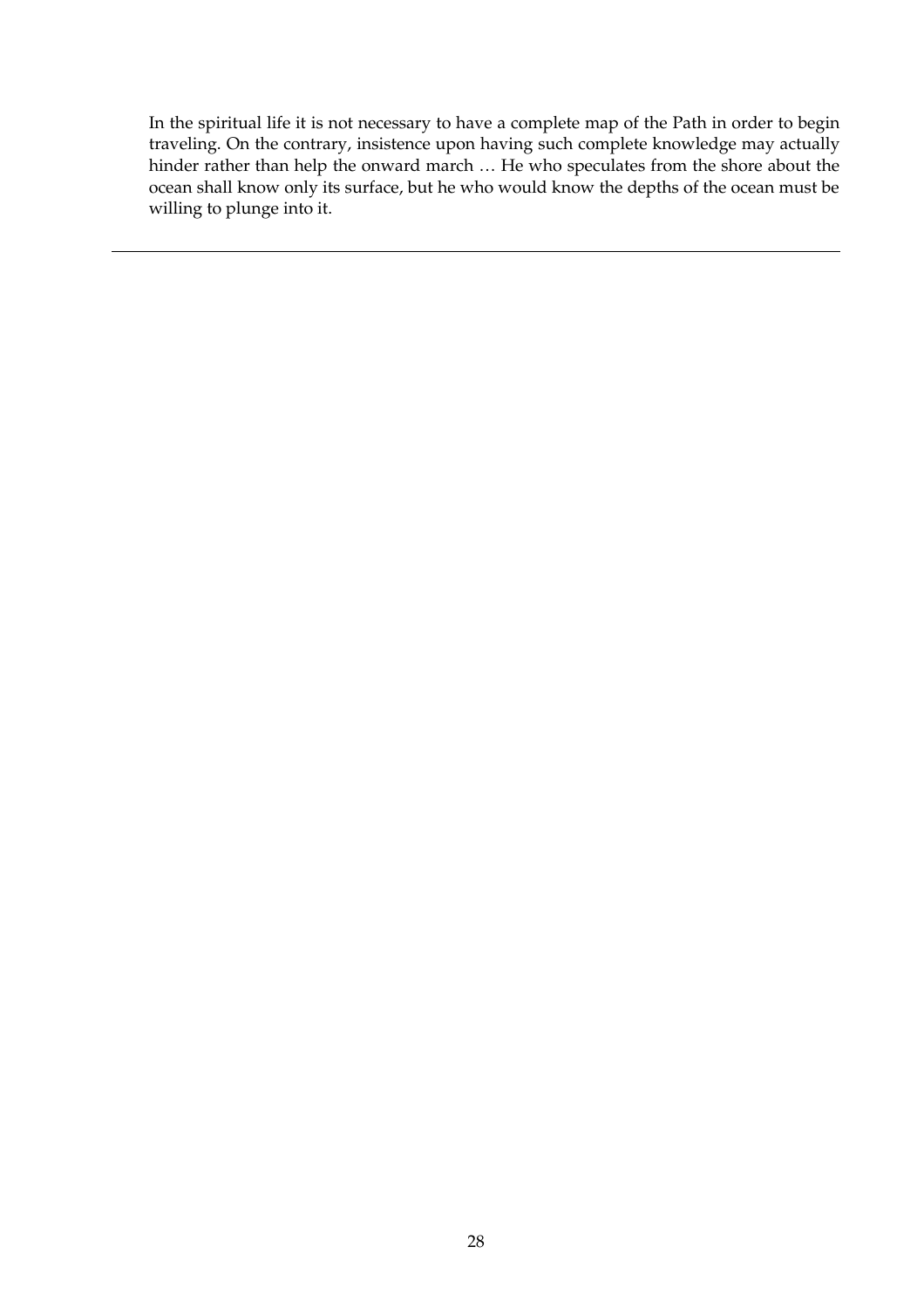## <span id="page-28-0"></span>**References**

- Akishige, Y. (Ed.), *Psychological Studies On Zen*, Tokyo: Zen Institute of Komazawa Univ., 1970.
- Anand, B., Chhina, G., Singh, B. Some aspects of EEG studies in Yogis, EEG *Neurophysiol.*, 1961, 13, 452–56. Also in C. Tart (Ed.), *Altered states of consciousness***.** New York: Wiley, 1969.
- Ashby, W. R. *Design For A Brain*. London: Science Paperbacks, 1970.
- Bagchi, B. K., Wenger, M. A. Electro-physiological correlates of some Yogi exercises. Reprinted in 7. X. Barber et al. (Eds.) *Biofeedback and self-control*. Chicago: Aldine-Atherton, 1971.
- Bhikkhu Soma. *The Way Of Mindfulness*. Colombo, Ceylon: Vajirarama, 1949 (2nd Ed. 1967, Buddhist Publication Society, Kandy.)
- Brown, B. B. Recognition of aspects of consciousness through association with EEG alpha activity represented by a light signal. *Psychophysiology*, 1970, 6, 442–52.
- Bucke, R. M. *Cosmic Consciousness*. New Hyde Park, NY: University Books, 1961.
- Buddhadasa Bhikkhu (Ariyananda Bhikkhu, Transl.) *Two Kinds Of Language*. Bangkok, Thailand: Sublime Life Mission, 1968.
- Chadwick, A. W. *A Sadhu's Reminiscences Of Rāmana Mahārshi*. Tiruvannamali, India: Sri Rāmanasram, 1966.
- Conze, E. *Buddhist Meditation*. London: Allen & Unwin, 1956.
- Dalal, A. S., Barber, T. X. Yoga, "yogic feats" and hypnosis in the light of empirical research. *Amer*. *J*. *Clin Hypnosis*, 1969, 11 155–66.
- Dhammaratana. *Guide Through Visuddhimagga*. Varaṇasi, India: Mahābodhi Society, 1964.
- Goleman, D. Meditation as meta-therapy: hypotheses toward a proposed fifth state of consciousness. *J. Transpersonal Psychol.*, 1971, 3 (1), 1–25.
- Govinda, Lama Anagarika. *The Psychological Attitude Of Early Buddhist Philosophy*. London: Rider, 1969.
- Green, E. E. Green, A. M., Walters, E. D. Voluntary Control Of Internal States: Psychological And Physiological. *J. Transpersonal Psychol.*, 1970, (11), 1–26.
- Green, E. E., Green, A. M., Walters, E. D. Biofeedback for mind-body self-regulation: healing and creativity. Paper delivered at symposium on "The Varieties of Healing Experience," Cupertino, California, October, 1971.
- Kamiya, J. Operant control of the EEG alpha rhythm and some of its reported effects on consciousness. In C. T. Tart (Ed.), *Altered States Of Consciousness*, New York: Wiley 1969, 507–17.
- Kasamatsu, A., Hirai, T. An EEG study of Zen meditation, *Folia Psychiat*. *Neurol*. Jap., 1966, 20, 315–36. Also in C. Tart (Ed.I, *Altered states of consciousness*. New York: Wiley, 1969.
- Kashyap, J. *The Abhidhamma Philosophy*, *Vol*. *I*. Nalanda, India: Buddha Vihara, 1954.
- Ledi Sayadaw *The Manuals Of Buddhism*. Rangoon, Burma: Union Buddha Sasana Council, 1965.
- Mahasi Sayadaw (Nyanāponika Thera, Transl.). *The Progress Of Insight*. Kandy, Buddhist Publication Society, 1965.